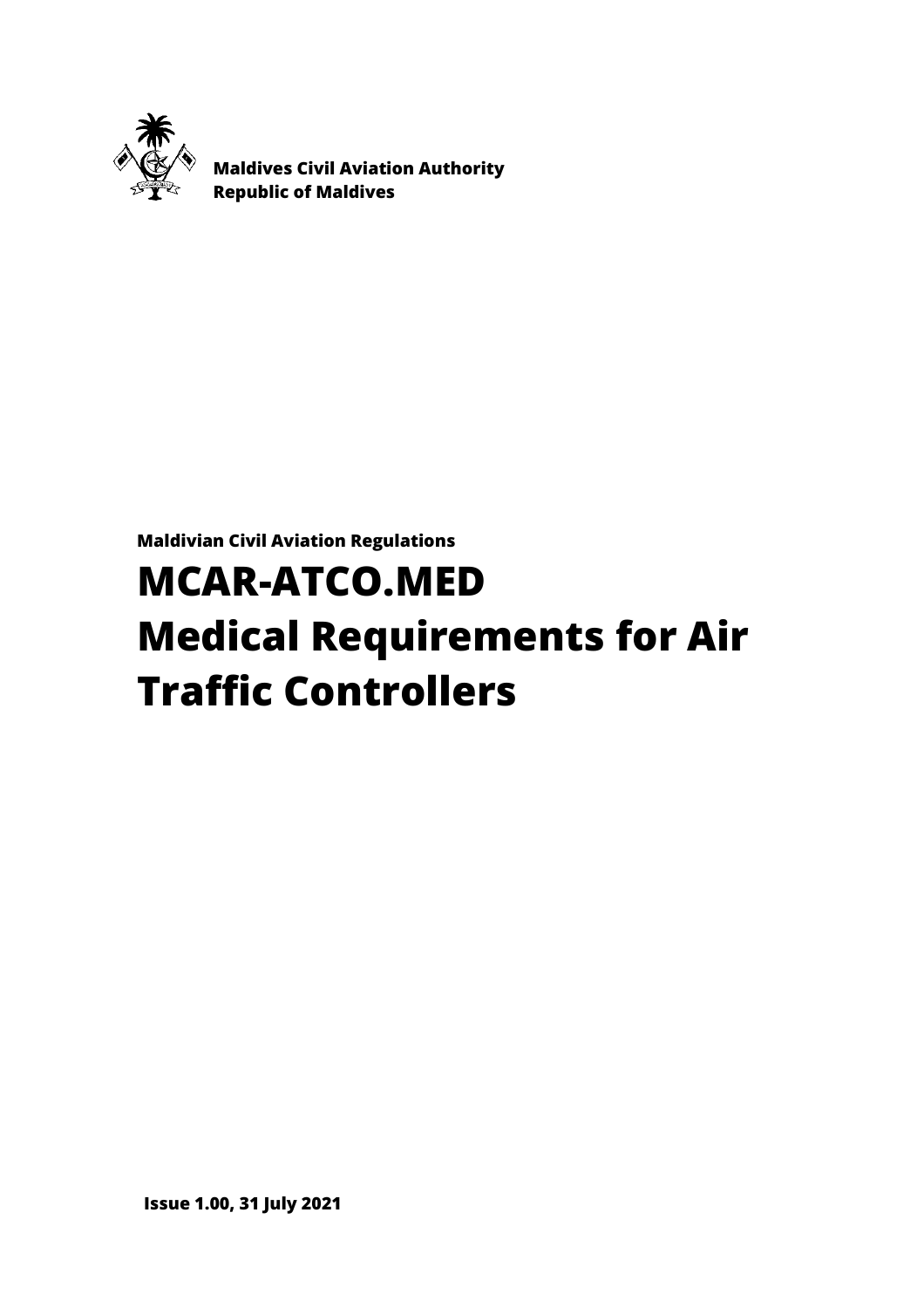## FOREWORD

Maldives Civil Aviation Authority, in exercise of the powers conferred on it under Articles <sup>5</sup> and 6 of the Maldives Civil Aviation Authority Act 2/2012 has adopted this Regulation.

This Regulation shall be cited as "MCAR-ATCO.MED Medical Requirements for Air Traffic Controllers" and shall come in to force on 31<sup>st</sup> July 2021.

Definitions of the terms and abbreviations used in this regulation, unless the context requires otherwise, are in MCAR-1 Definitions and Abbreviations.

Acceptable Means of Compliance'(AMC) illustrate a means, or several alternative means, but not necessarily the only possible means by which a requirement can be met.

For the Civil Aviation Authority Hussain Jaleel Chief Executive

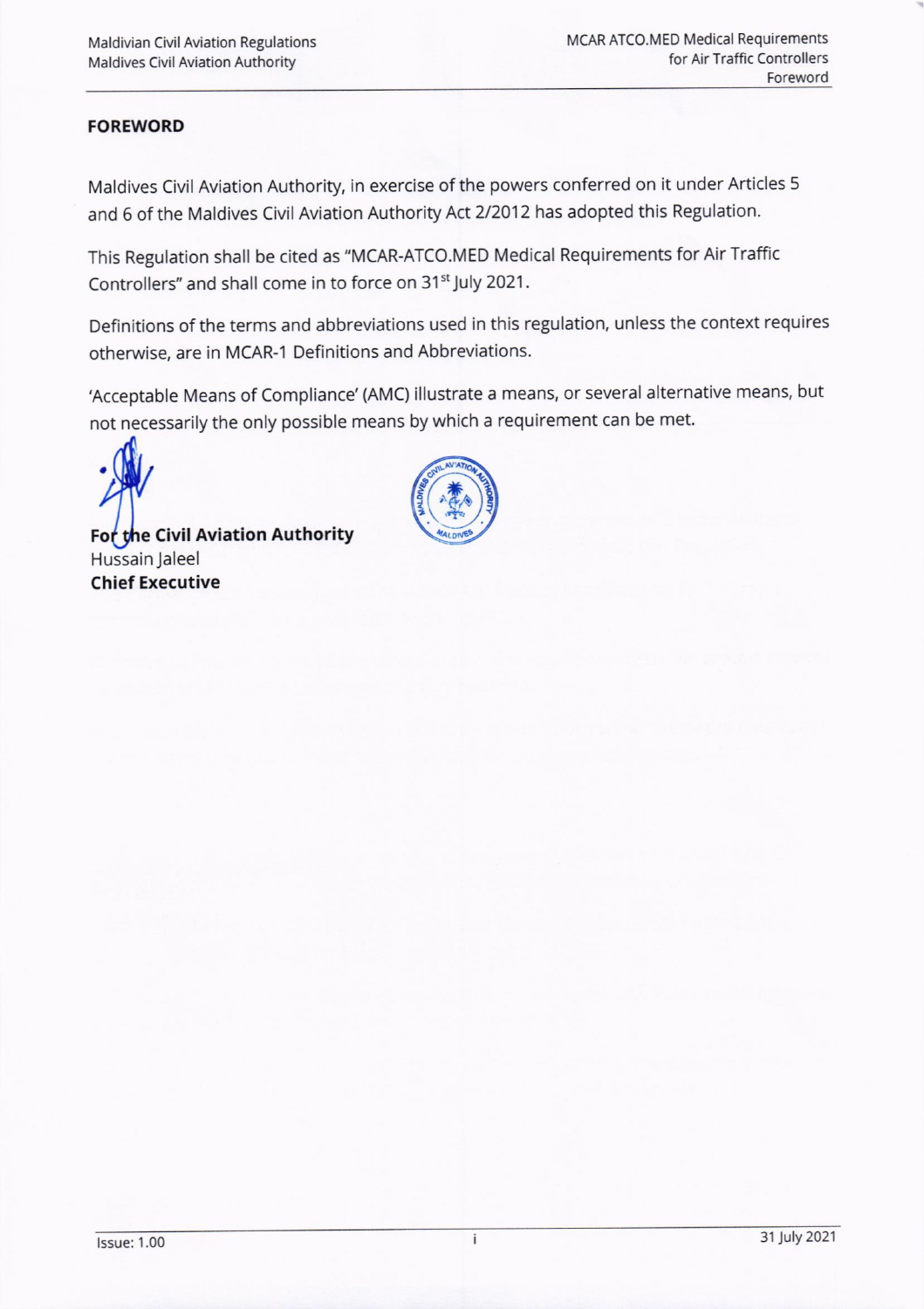## <span id="page-2-0"></span>**LIST OF AMENDMENTS**

| Rev #      | <b>Date</b> | <b>Remarks</b> |
|------------|-------------|----------------|
| Issue 1.00 | 2021-07-31  | Initial issue  |
|            |             |                |
|            |             |                |
|            |             |                |
|            |             |                |
|            |             |                |
|            |             |                |
|            |             |                |
|            |             |                |
|            |             |                |
|            |             |                |
|            |             |                |
|            |             |                |
|            |             |                |
|            |             |                |
|            |             |                |
|            |             |                |
|            |             |                |
|            |             |                |
|            |             |                |
|            |             |                |
|            |             |                |
|            |             |                |
|            |             |                |
|            |             |                |
|            |             |                |
|            |             |                |
|            |             |                |
|            |             |                |
|            |             |                |
|            |             |                |
|            |             |                |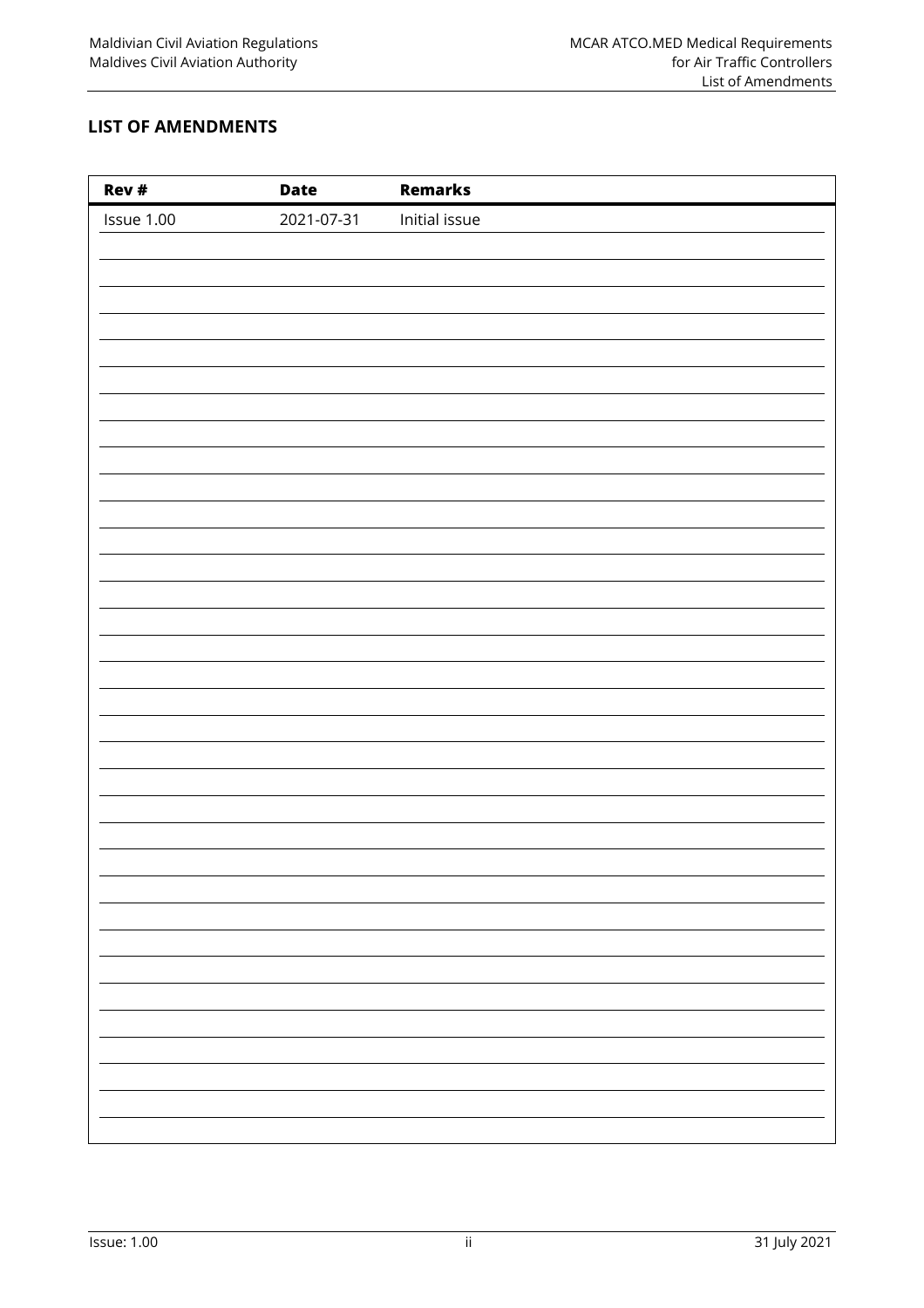## <span id="page-3-0"></span>**LIST OF EFFECTIVE PAGES**

| #                | Part                                                             | Page     | <b>Amendment</b>   | <b>Date</b>  |
|------------------|------------------------------------------------------------------|----------|--------------------|--------------|
|                  | Foreword                                                         | T        | <b>Issue: 1.00</b> | 31 July 2021 |
|                  | <b>List of Amendments</b>                                        | ii       | <b>Issue: 1.00</b> | 31 July 2021 |
|                  | List of Effective Pages                                          | iii      | <b>Issue: 1.00</b> | 31 July 2021 |
|                  | <b>Table of Contents</b>                                         | iv-v     | <b>Issue: 1.00</b> | 31 July 2021 |
| <b>Subpart A</b> | <b>General Requirements</b>                                      | $1 - 6$  | <b>Issue: 1.00</b> | 31 July 2021 |
| Section 1        | General                                                          | $1 - 3$  | <b>Issue: 1.00</b> | 31 July 2021 |
| Section 2        | Requirements for Medical<br>Certificates                         | $4-6$    | <b>Issue: 1.00</b> | 31 July 2021 |
| <b>Subpart B</b> | <b>Specific requirements for</b><br>class 3 medical certificates | $7-19$   | <b>Issue: 1.00</b> | 31 July 2021 |
| Section 1        | General                                                          | 7        | <b>Issue: 1.00</b> | 31 July 2021 |
| Section 2        | <b>Medical Requirements for Class</b><br>3 Medical Certificates  | $8 - 19$ | <b>Issue: 1.00</b> | 31 July 2021 |
|                  |                                                                  |          |                    |              |
|                  |                                                                  |          |                    |              |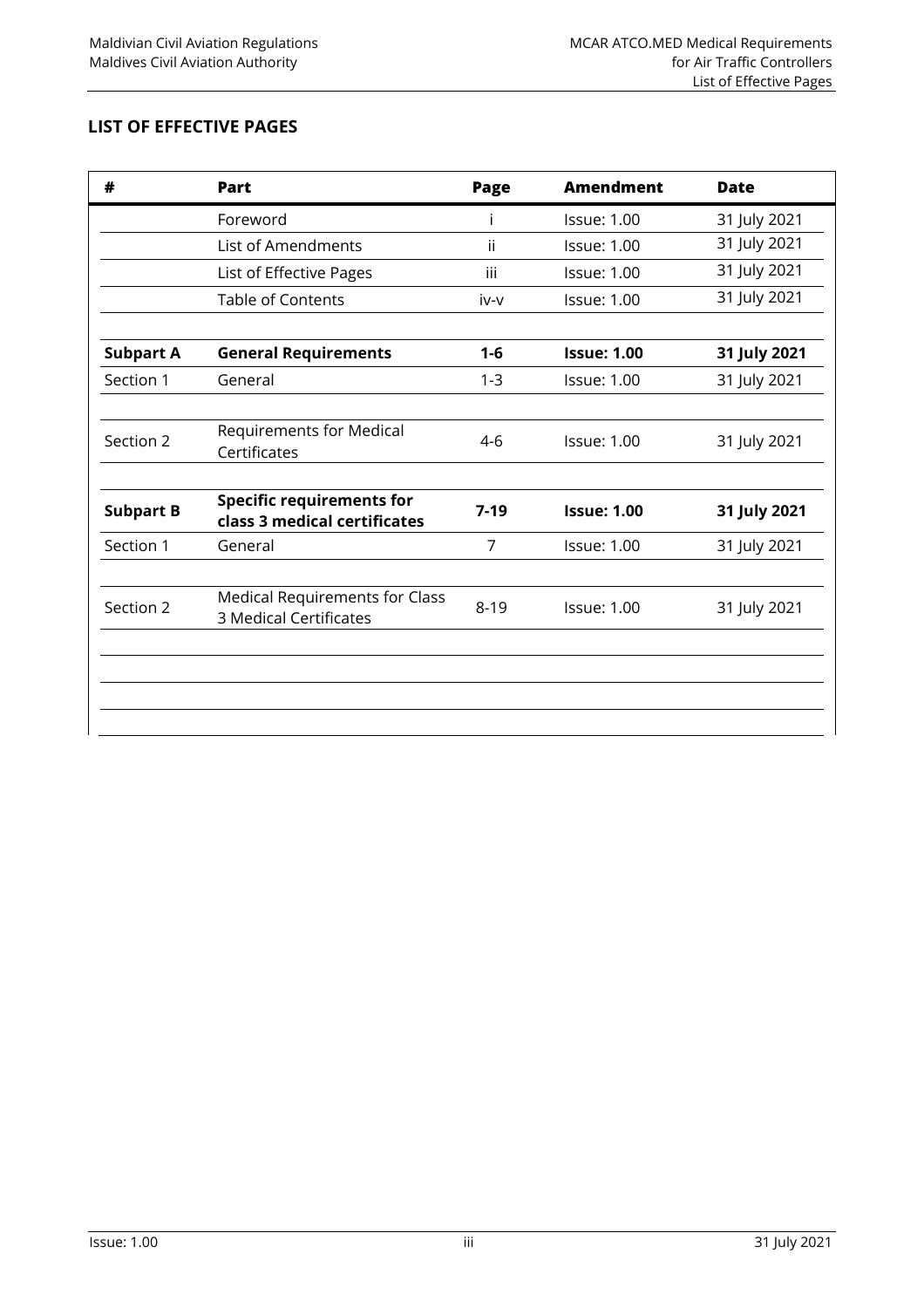## <span id="page-4-0"></span>**TABLE OF CONTENTS**

| <b>FOREWORD</b>  |                                                                                               |   |
|------------------|-----------------------------------------------------------------------------------------------|---|
|                  |                                                                                               |   |
|                  |                                                                                               |   |
|                  |                                                                                               |   |
| <b>SUBPART A</b> | <b>GENERAL REQUIREMENTS</b>                                                                   | 1 |
| <b>SECTION 1</b> | <b>GENERAL</b>                                                                                | 1 |
| ATCO.MED. A.001  |                                                                                               |   |
| ATCO.MED. A.005  |                                                                                               |   |
| ATCO.MED. A.010  |                                                                                               |   |
| ATCO.MED. A.015  |                                                                                               |   |
| ATCO.MED. A.020  |                                                                                               |   |
| ATCO.MED. A.025  |                                                                                               |   |
| <b>SECTION 2</b> | <b>REQUIREMENTS FOR MEDICAL CERTIFICATES</b>                                                  | 4 |
| ATCO.MED. A.030  |                                                                                               |   |
| ATCO.MED. A.035  |                                                                                               |   |
| ATCO.MED. A.040  | Issue, revalidation and renewal of medical certificates ----------------------------------4   |   |
| ATCO.MED. A.045  | Validity, revalidation and renewal of medical certificates ---------------------------------5 |   |
| ATCO.MED. A.046  |                                                                                               |   |
| ATCO.MED. A.050  |                                                                                               |   |
| <b>SUBPART B</b> | SPECIFIC REQUIREMENTS FOR CLASS 3 MEDICAL CERTIFICATES                                        | 7 |
| <b>SECTION 1</b> | <b>GENERAL</b>                                                                                | 7 |
| ATCO.MED. B.001  |                                                                                               |   |
| <b>SECTION 2</b> | <b>MEDICAL REQUIREMENTS FOR CLASS 3 MEDICAL CERTIFICATES</b>                                  | 8 |
| ATCO.MED. B.005  |                                                                                               |   |
| ATCO.MED. B.010  |                                                                                               |   |
| ATCO.MED. B.015  |                                                                                               |   |
| ATCO.MED. B.020  |                                                                                               |   |
| ATCO.MED. B.025  |                                                                                               |   |
| ATCO.MED. B.030  |                                                                                               |   |
| ATCO.MED. B.035  |                                                                                               |   |
| ATCO.MED. B.040  |                                                                                               |   |
| ATCO.MED. B.045  |                                                                                               |   |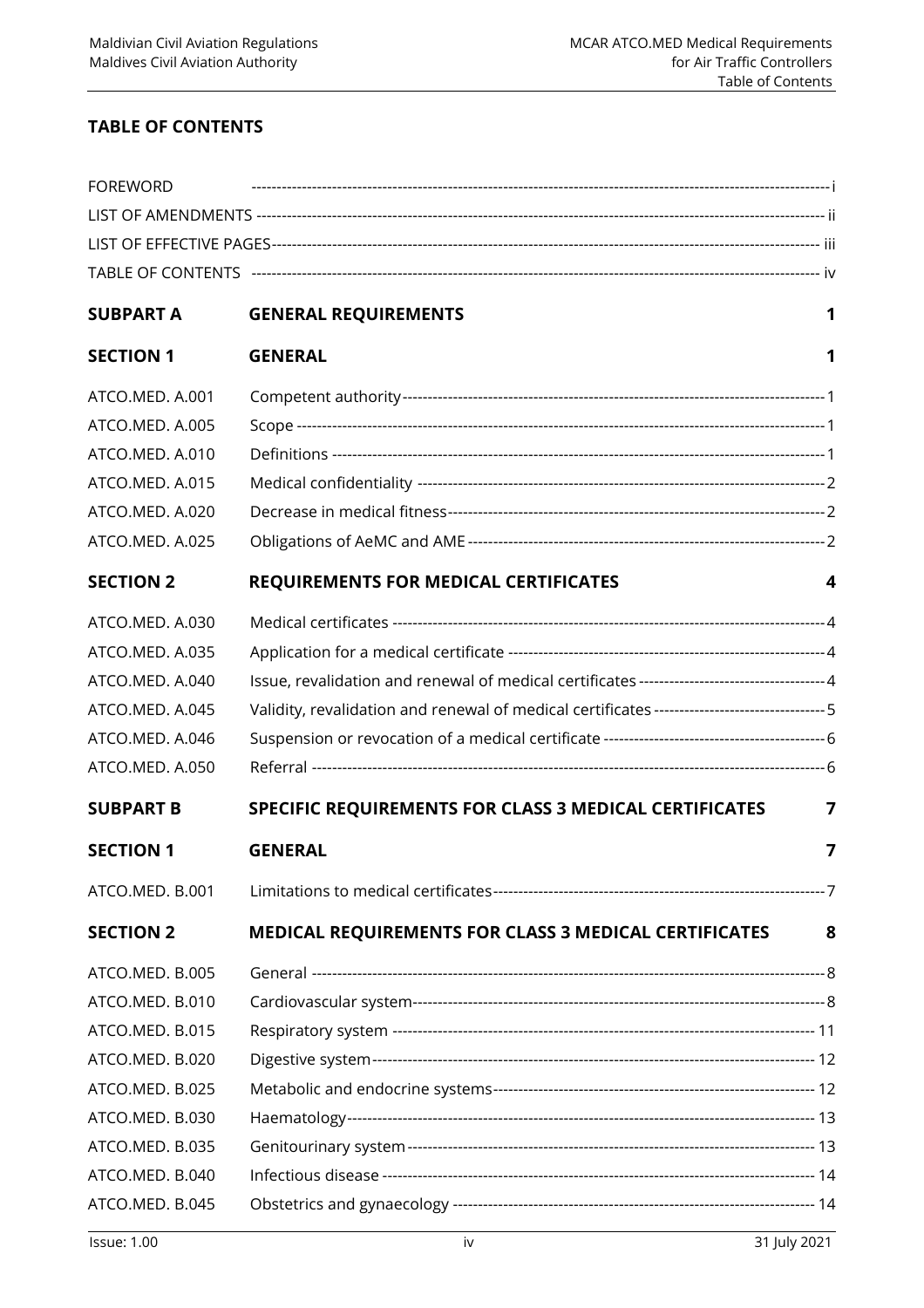<span id="page-5-0"></span>

| ATCO.MED. B.050 |  |
|-----------------|--|
| ATCO.MED. B.055 |  |
| ATCO.MED. B.060 |  |
| ATCO.MED. B.065 |  |
| ATCO.MED. B.070 |  |
| ATCO.MED. B.075 |  |
| ATCO.MED. B.080 |  |
| ATCO.MED. B.085 |  |
| ATCO.MED. B.090 |  |
|                 |  |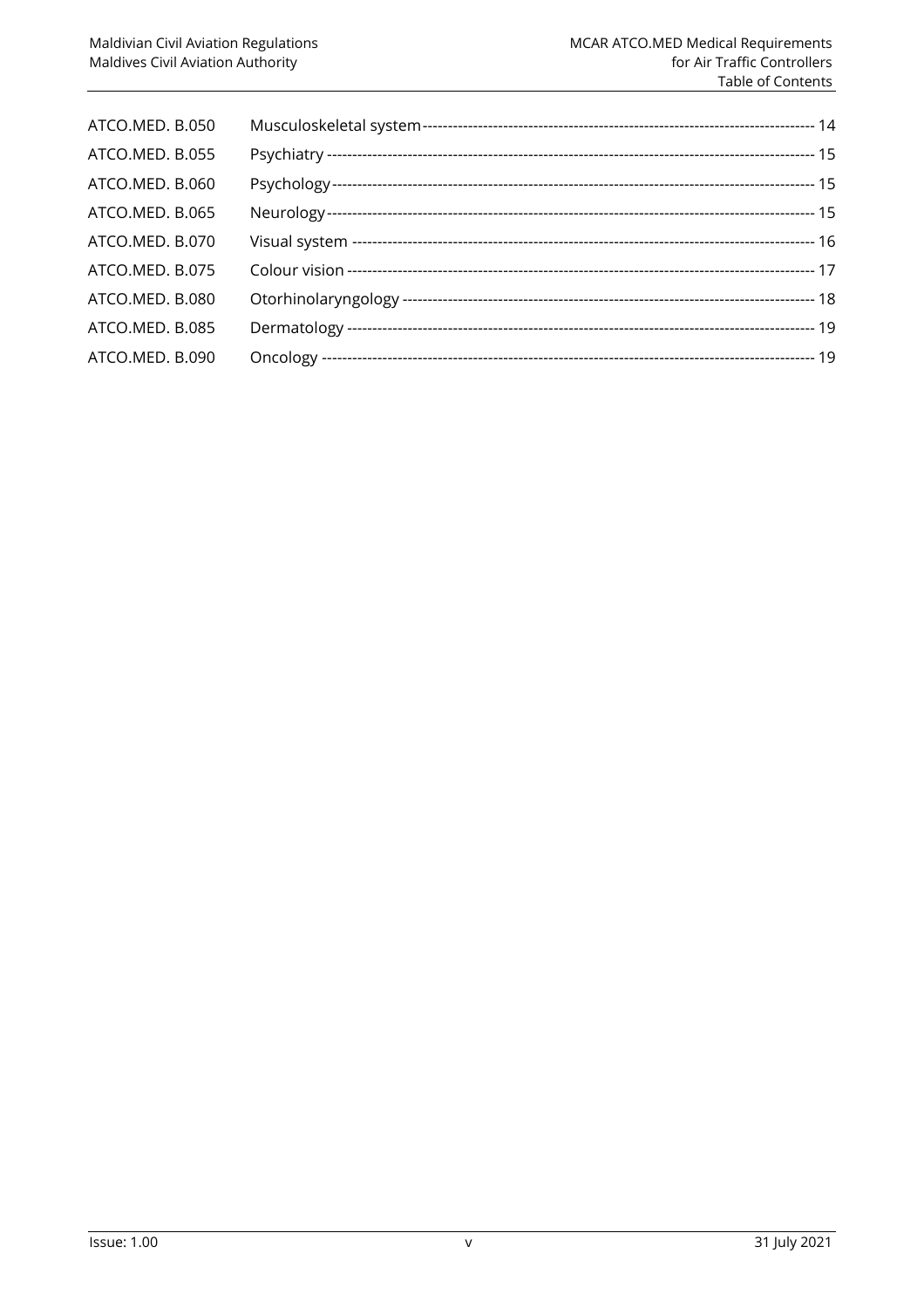# **SUBPART A GENERAL REQUIREMENTS**

## <span id="page-6-1"></span><span id="page-6-0"></span>**SECTION 1 GENERAL**

## **ATCO.MED. A.001 Competent authority**

For the purpose of this MCAR the competent authority in the Maldives is the Maldives Civil Aviation Authority (CAA).

## <span id="page-6-2"></span>**ATCO.MED. A.005 Scope**

This MCAR, establishes the requirements for:

- (a) the issue, validity, revalidation and renewal of the medical certificate required for exercising the privileges of an air traffic controller licence or of a student air traffic controller licence with the exception of synthetic training device instructor; and
- <span id="page-6-3"></span>(b) the certification of AMEs to issue class 3 medical certificates.

#### **ATCO.MED. A.010 Definitions**

For the purpose of this MCAR, the following definitions apply:

- (a) 'Aero-medical assessment' means the conclusion on the medical fitness of an applicant based on the evaluation of the applicant's medical history and aero-medical examinations as required in this MCAR and further examinations and medical tests as necessary;
- (b) 'Aero-medical centre (AeMC)' means a suitably equipped medical centre/organisation approved by the CAA to issue medical certificates in accordance with this MCAR;
- (c) 'Aero-medical examination' means inspection, palpation, percussion, auscultation or any other means of investigation especially for determining the medical fitness to exercise the privileges of the licence.
- (d) Aero-medical examiner (AME)' means a physician with training in aviation medicine and practical knowledge and experience of the aviation environment, who is designated by the CAA to conduct medical examinations of fitness of applicants for licences or ratings for which medical requirements are prescribed in this MCAR;
- (e) 'Investigation' means the assessment of a suspected pathological condition of an applicant by means of examinations and tests to verify the presence or absence of a medical condition;
- (f) 'Licensing authority' means the competent authority that issued the licence, or to which a person applies for the issue of a licence, or, when a person has not yet applied for the issue of a licence, the competent authority in accordance with this MCAR;
- (g) 'Limitation' means a condition placed on the medical certificate that shall be complied with whilst exercising the privileges of the licence;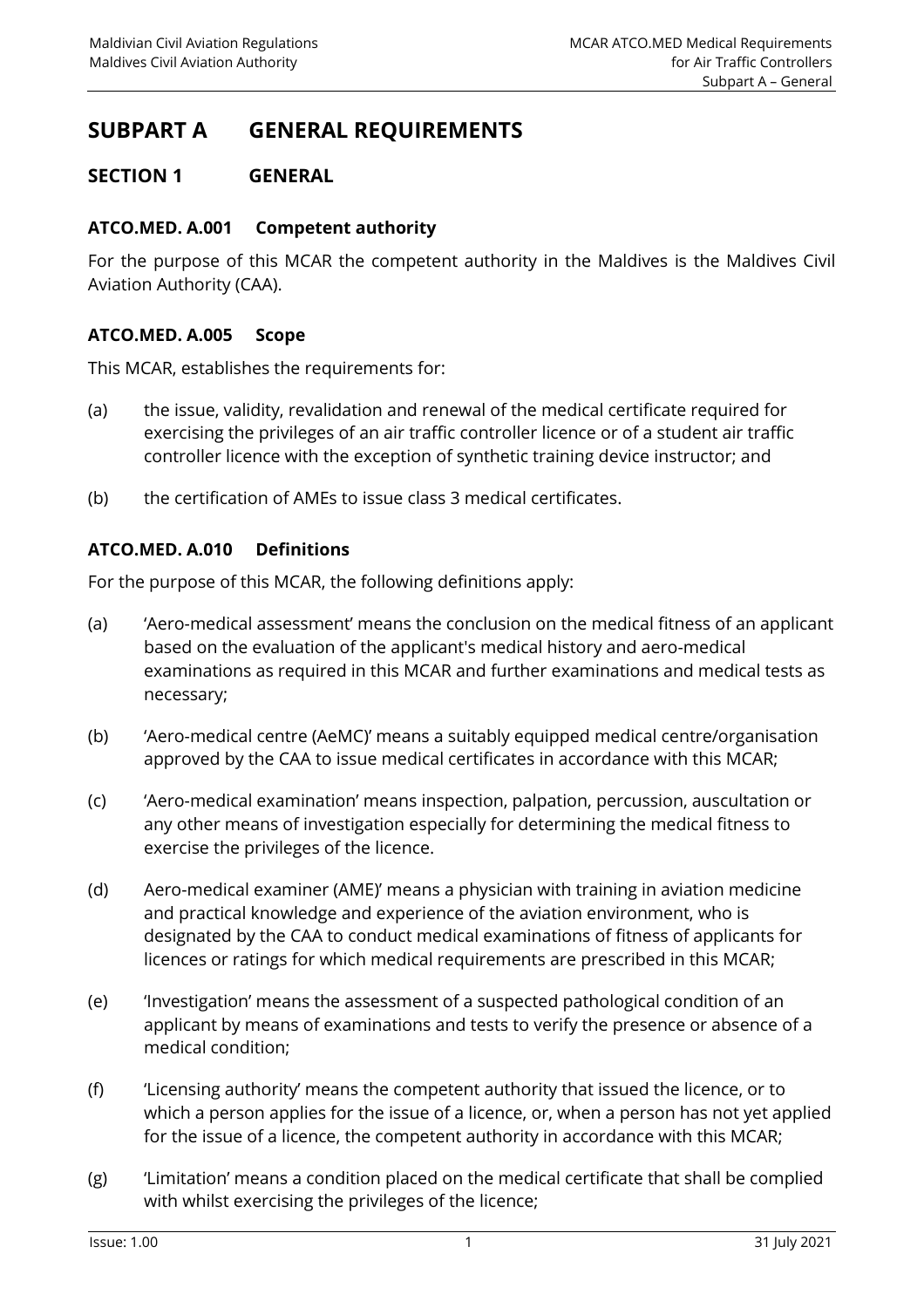(h) 'Significant' means a degree of a medical condition, the effect of which would prevent the safe exercise of the privileges of the licence.

## <span id="page-7-0"></span>**ATCO.MED. A.015 Medical confidentiality**

All persons involved in aero-medical examination, aero-medical assessment and certification shall ensure that medical confidentiality is respected at all times.

## <span id="page-7-1"></span>**ATCO.MED. A.020 Decrease in medical fitness**

- (a) Licence holders shall not exercise the privileges of their licence at any time when they:
	- (1) are aware of any decrease in their medical fitness which might render them unable to safely exercise those privileges;
	- (2) take or use any prescribed or non-prescribed medication which is likely to interfere with the safe exercise of the privileges of the licence;
	- (3) receive any medical, surgical or other treatment that is likely to interfere with the safe exercise of the privileges of the licence.
- (b) In addition, holders of a class 3 medical certificate shall, without undue delay and before exercising the privileges of their licence, seek aero-medical advice when they:
	- (1) have undergone a surgical operation or invasive procedure;
	- (2) have commenced the regular use of any medication;
	- (3) have suffered any significant personal injury involving any incapacity to exercise the privileges of the licence;
	- (4) have been suffering from any significant illness involving any incapacity to exercise the privileges of the licence;
	- (5) are pregnant;
	- (6) have been admitted to hospital or medical clinic;
	- (7) first require correcting lenses.

In these cases the AeMC or AME shall assess the medical fitness of the licence holder or student air traffic controller and decide whether they are fit to resume the exercise of their privileges.

#### <span id="page-7-2"></span>**ATCO.MED. A.025 Obligations of AeMC and AME**

(a) When conducting aero-medical examinations and assessments as required in this MCAR, the AeMC or AME shall;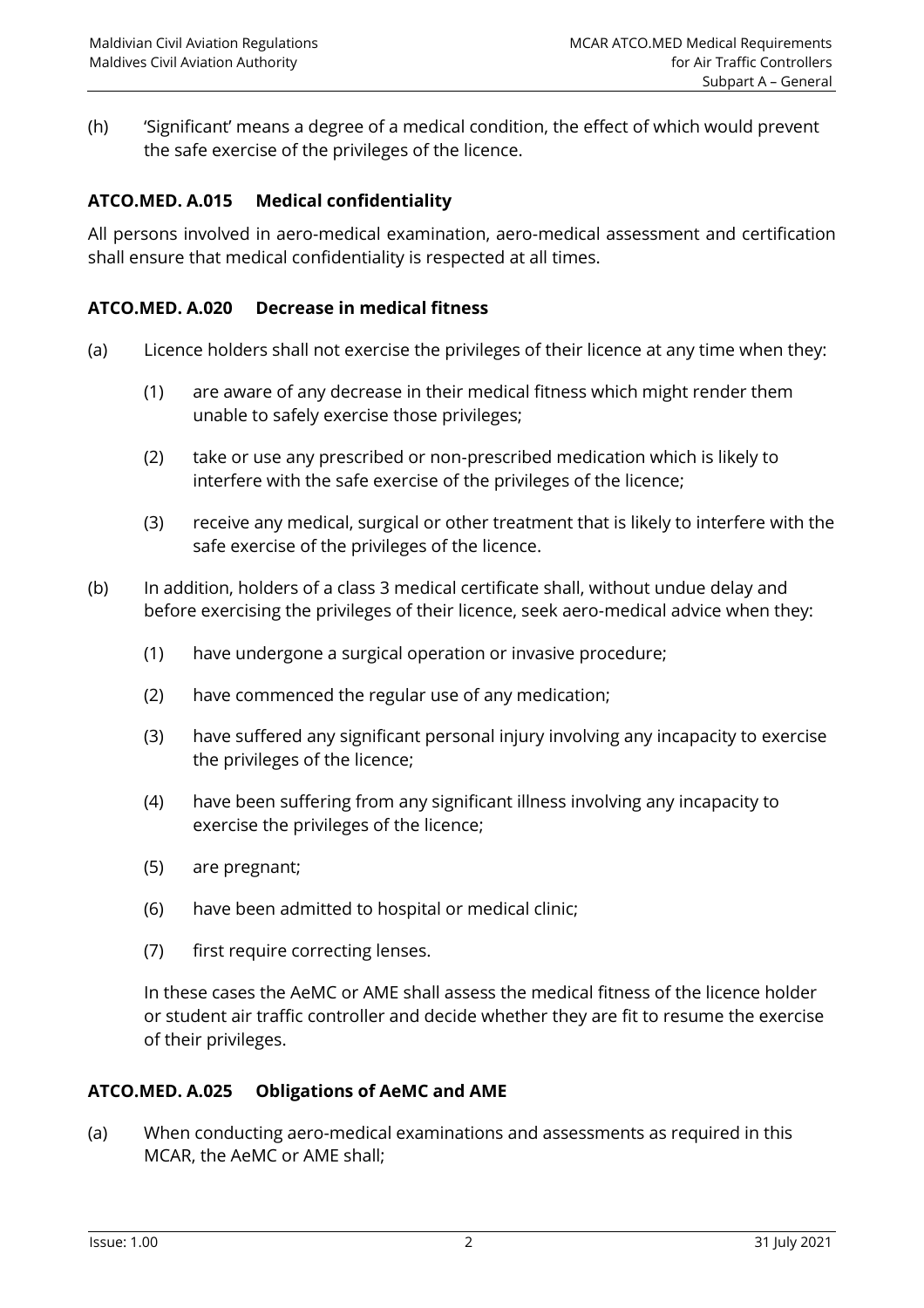- (1) ensure that communication with the applicant can be established without language barriers;
- (2) make the applicant aware of the consequences of providing incomplete, inaccurate or false statements on their medical history;
- (3) notify the licensing authority if the applicant provides incomplete, inaccurate or false statements on their medical history;
- (4) notify the licensing authority if the applicant withdraws the application for a medical certificate at any stage of the process.
- (b) After completion of the aero-medical examinations and assessments, the AeMC and AME shall:
	- (1) advise the applicant whether fit, unfit or referred to the licensing authority;
	- (2) inform the applicant of any limitation placed on the medical certificate; and
	- (3) if the applicant has been assessed as unfit, inform him/her of his/her right of a review of the decision; and
	- (4) submit without delay to the licensing authority a signed, or electronically authenticated, report containing the detailed results of the aero-medical examination and assessment for the medical certificate and a copy of the application form, the examination form and the medical certificate; and
	- (5) inform the applicant of their responsibility in the case of decrease in medical fitness as specified in ATCO.MED. A.020.
- (c) AeMCs and AMEs shall maintain records with details of aero-medical examinations and assessments performed in accordance with this MCAR and their results for a minimum period of 10 years, or for a period as determined by national legislation if this is longer.
- (d) AeMCs and AMEs shall submit to the medical assessor of the competent authority, upon request, all aero-medical records and reports, and any other relevant information when required for:
	- (1) medical certification;
	- (2) oversight functions.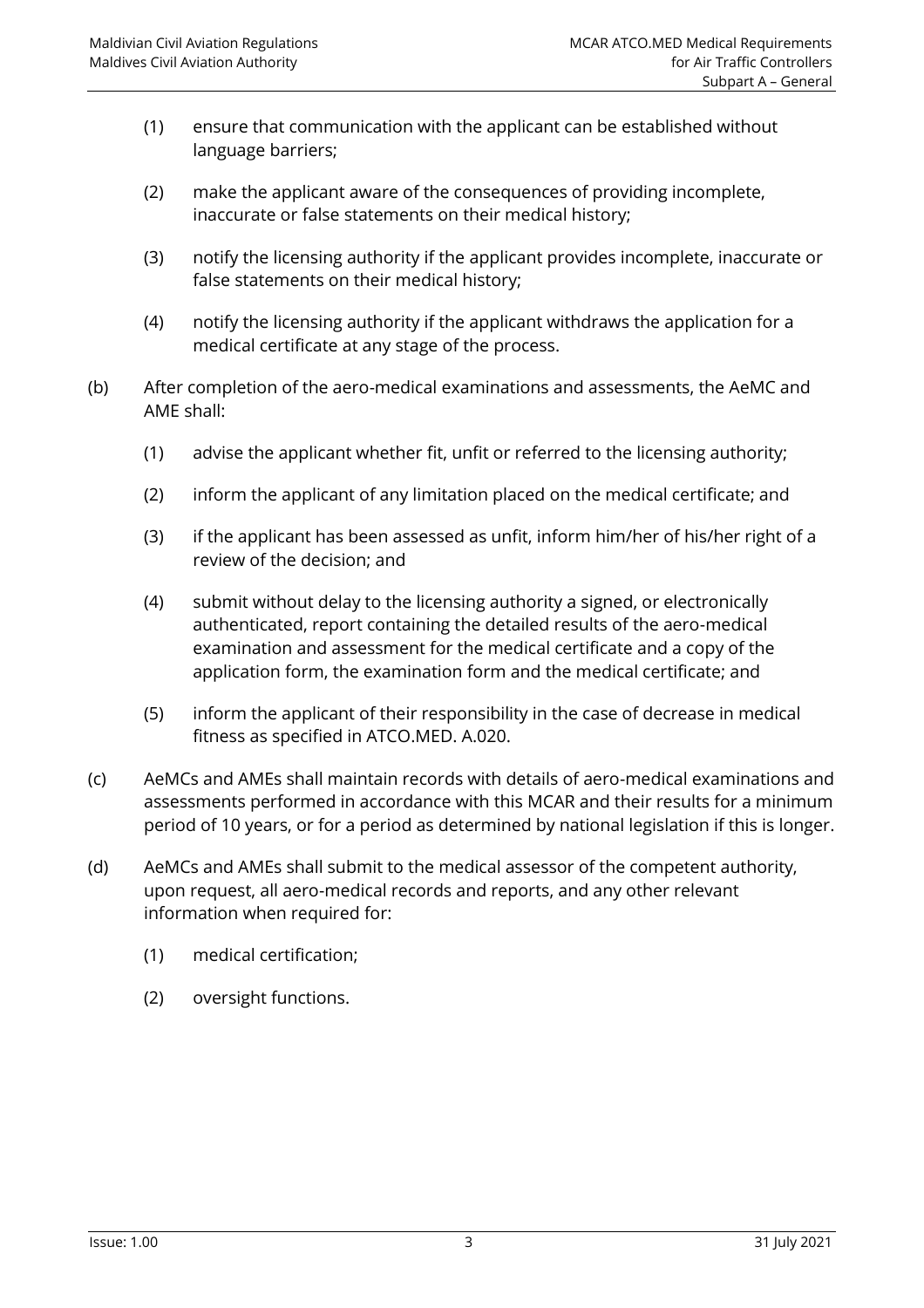## <span id="page-9-1"></span><span id="page-9-0"></span>**SECTION 2 REQUIREMENTS FOR MEDICAL CERTIFICATES**

#### **ATCO.MED. A.030 Medical certificates**

- (a) Applicants for and holders of an air traffic controller licence, or student air traffic controller licence, shall hold a class 3 medical certificate.
- (b) A licence holder shall not at any time hold more than one medical certificate issued in accordance with this MCAR.

#### <span id="page-9-2"></span>**ATCO.MED. A.035 Application for a medical certificate**

- (a) Applications for a medical certificate shall be made in a format established by the competent authority.
- (b) Applicants for a medical certificate shall provide the AeMC or AME with:
	- (1) proof of their identity;
	- (2) a signed declaration:
		- (i) of medical facts concerning their medical history;
		- (ii) as to whether they have previously applied for a medical certificate or have undergone an aero-medical examination for a medical certificate and, if so, by whom and with what result;
		- (iii) as to whether they have ever been assessed as unfit or had a medical certificate suspended or revoked.
- (c) When applying for a revalidation or renewal of the medical certificate, applicants shall present the most recent medical certificate to the AeMC or AME prior to the relevant aero-medical examinations.

#### <span id="page-9-3"></span>**ATCO.MED. A.040 Issue, revalidation and renewal of medical certificates**

- (a) A medical certificate shall only be issued, revalidated or renewed once the required aero-medical examinations and assessments have been completed and the applicant has been assessed as fit.
- (b) Initial issue: Initial class 3 medical certificates shall be issued by an AeMC.
- (c) Revalidation and renewal: Class 3 medical certificates shall be revalidated or renewed by an AeMC or an AME.
- (d) The AeMC or AME shall only issue, revalidate or renew a medical certificate if: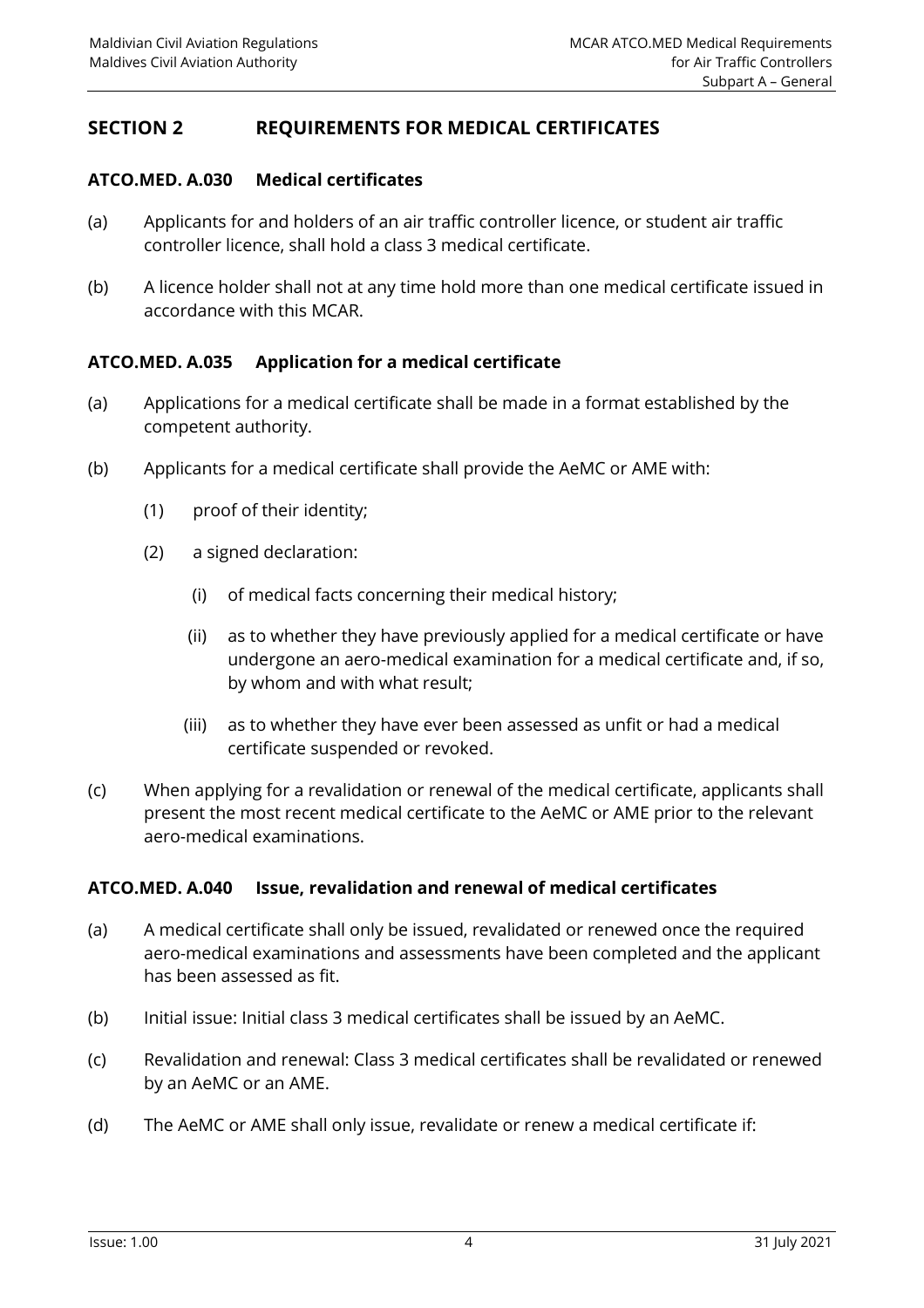- (1) the applicant has provided them with a complete medical history and, if required by the AeMC or AME, results of aero-medical examinations and tests conducted by the applicant's physician or any medical specialists; and
- (2) the AeMC or AME has conducted the aero-medical assessment based on the aero-medical examinations and tests as required to verify that the applicant complies with all the relevant requirements of this MCAR.
- (e) The AME, AeMC or, in the case of referral, the licensing authority may require the applicant to undergo additional medical examinations and investigations when clinically indicated before the medical certificate is issued, revalidated or renewed.
- (f) The licensing authority may issue or reissue a medical certificate, as applicable, if:
	- (1) a case is referred;
	- (2) it has identified that corrections to the information on the certificate are necessary, in which case the incorrect medical certificate shall be revoked.

## <span id="page-10-0"></span>**ATCO.MED. A.045 Validity, revalidation and renewal of medical certificates**

- (a) Validity:
	- (1) Class 3 medical certificates shall be valid for a period of 24 months.
	- (2) The period of validity of class 3 medical certificates shall be reduced to 12 months for licence holders who have reached the age of 40. A medical certificate issued prior to reaching the age of 40 shall cease to be valid when the licence holder reaches the age of 41.
	- (3) The validity period of a medical certificate, including any associated examination or special investigation, shall be:
		- (i) determined by the age of the applicant at the date when the aero-medical examination takes place; and
		- (ii) calculated from the date of the aero-medical examination in the case of initial issue and renewal, and from the expiry date of the previous medical certificate in the case of revalidation.
- (b) Revalidation:

Aero-medical examinations and assessments for the revalidation of a medical certificate may be undertaken up to 45 days prior to the expiry date of the medical certificate.

- (c) Renewal:
	- (1) If the holder of a medical certificate does not comply with point (b), a renewal aero-medical examination and assessment shall be required.
	- (2) If the medical certificate has expired for: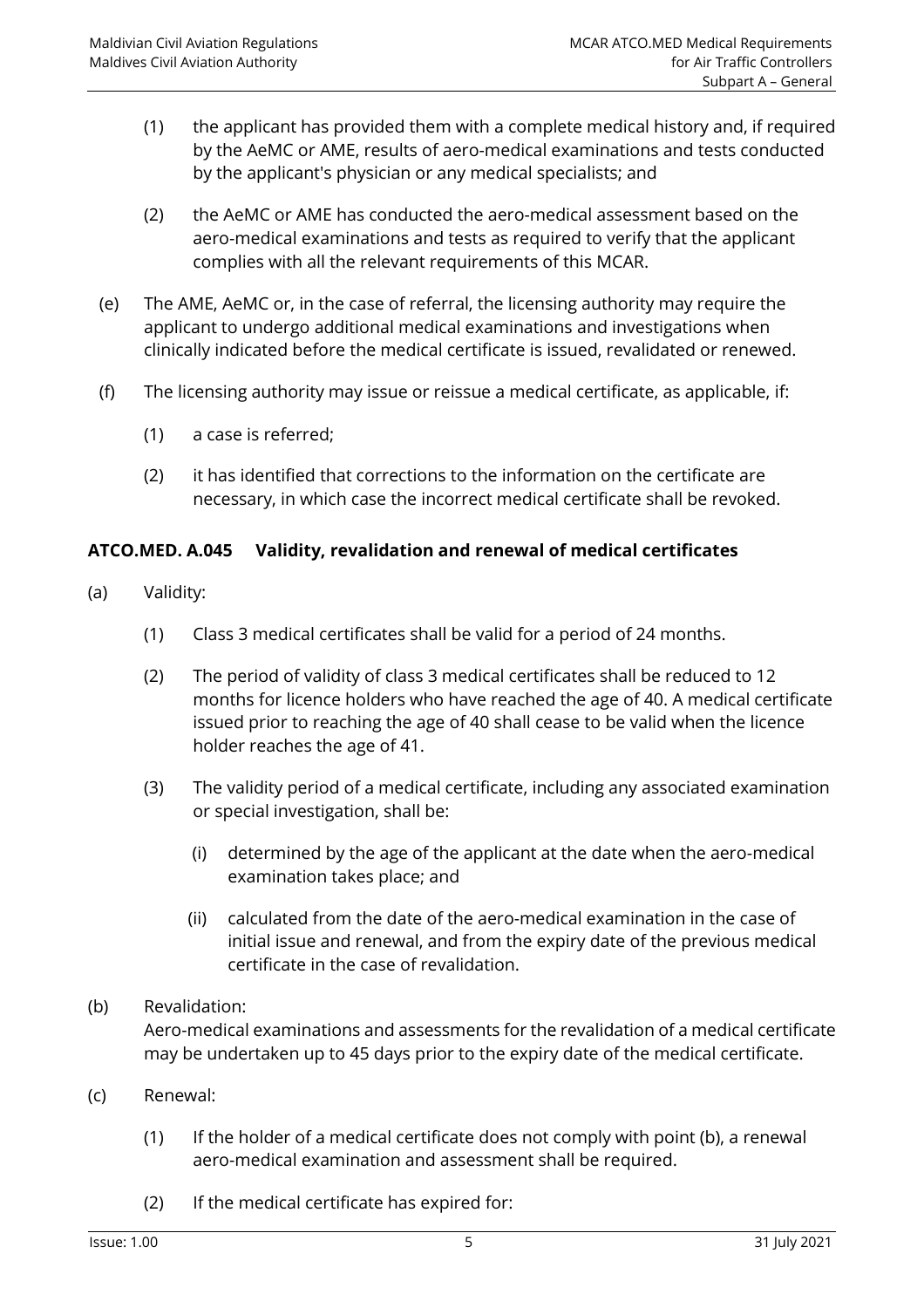- (i) less than 2 years, a routine revalidation aero-medical examination shall be performed;
- (ii) more than 2 years, the AeMC or AME shall only conduct the renewal aeromedical examination after assessment of the aero-medical records of the applicant;
- (iii) more than 5 years, the aero-medical examination requirements for initial issue shall apply and the assessment shall be based on the revalidation requirements.

## <span id="page-11-0"></span>**ATCO.MED. A.046 Suspension or revocation of a medical certificate**

- (a) Upon revocation of the medical certificate, the holder shall immediately return the medical certificate to the licensing authority.
- (b) Upon suspension of the medical certificate, the holder shall return the medical certificate to the licensing authority on request of the authority.

## <span id="page-11-1"></span>**ATCO.MED. A.050 Referral**

If an applicant for a class 3 medical certificate is referred to the licensing authority in accordance with ATCO MED. B.001, the AeMC or AME shall transfer the relevant medical documentation to the licensing authority.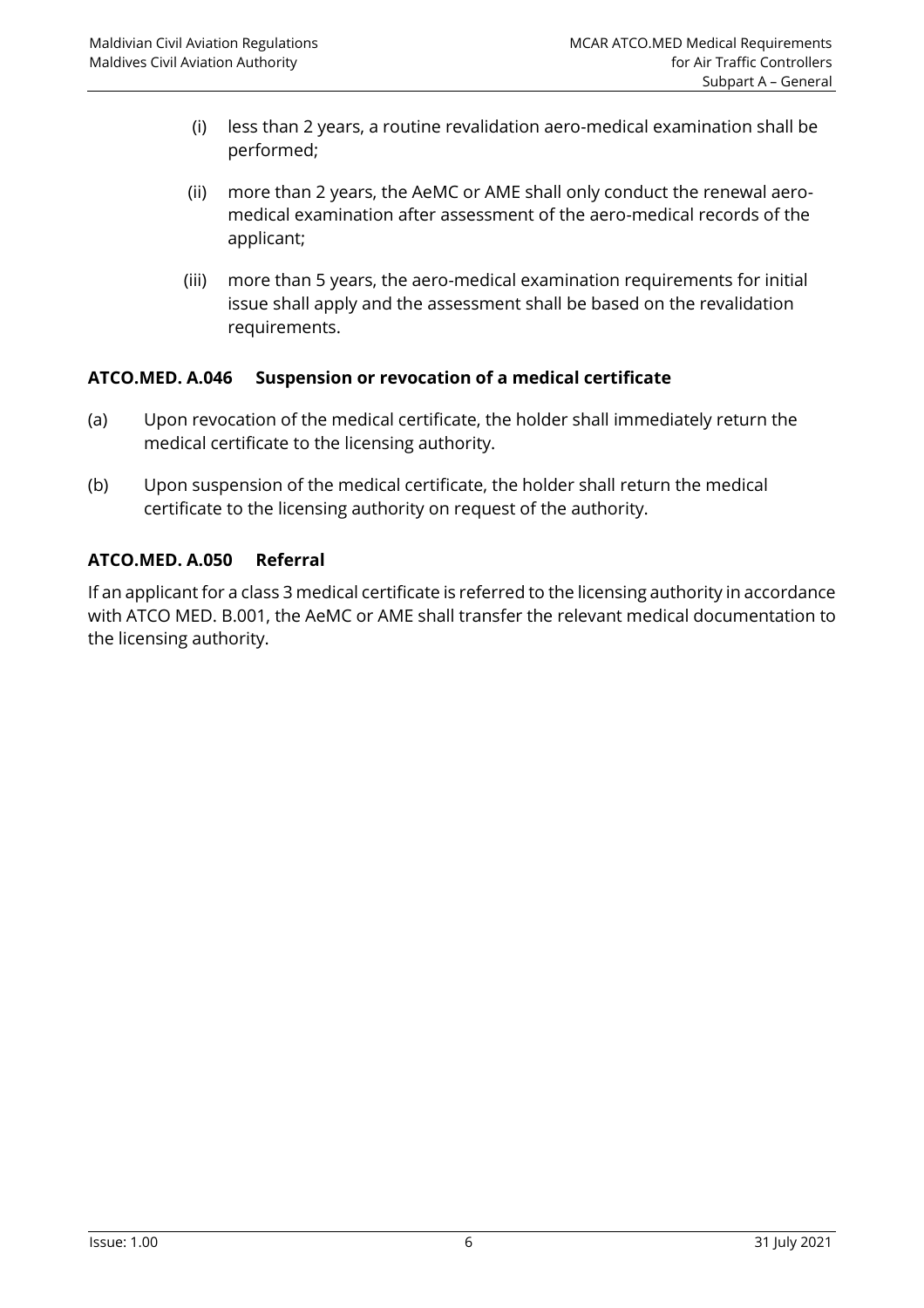## <span id="page-12-0"></span>**SUBPART B SPECIFIC REQUIREMENTS FOR CLASS 3 MEDICAL CERTIFICATES**

## <span id="page-12-2"></span><span id="page-12-1"></span>**SECTION 1 GENERAL**

#### **ATCO.MED. B.001 Limitations to medical certificates**

- (a) Limitations to class 3 medical certificates:
	- (1) If the applicant does not fully comply with the requirements for a class 3 medical certificate but is considered to be not likely to jeopardise the safe exercise of the privileges of the licence, the AeMC or AME shall:
		- (i) refer the decision on fitness of the applicant to the licensing authority as indicated in this Subpart; or
		- (ii) in cases where a referral to the licensing authority is not indicated in this Subpart, evaluate whether the applicant is able to perform their duties safely when complying with one or more limitations endorsed on the medical certificate, and issue the medical certificate with limitation(s) as necessary.
	- (2) The AeMC or AME may revalidate or renew a medical certificate with the same limitation without referring the applicant to the licensing authority.
- (b) When assessing whether a limitation is necessary, particular consideration shall be given to:
	- (1) whether accredited medical conclusion indicates that in special circumstances the applicant's failure to meet any requirement, whether numerical or otherwise, is such that exercise of the privileges of the licence is not likely to jeopardise the safe exercise of the privileges of the licence;
	- (2) the applicant's experience relevant to the operation to be performed.
- (c) Operational limitations
	- (1) The competent authority, in conjunction with the air navigation service provider, shall determine the operational limitations applicable in the specific operational environment concerned.
	- (2) Appropriate operational limitations shall only be placed on the medical certificate by the licensing authority.
- (d) Any other limitation may be imposed on the holder of a medical certificate if required to ensure the safe exercise of the privileges of the licence.
- (e) Any limitation imposed on the holder of a medical certificate shall be specified therein.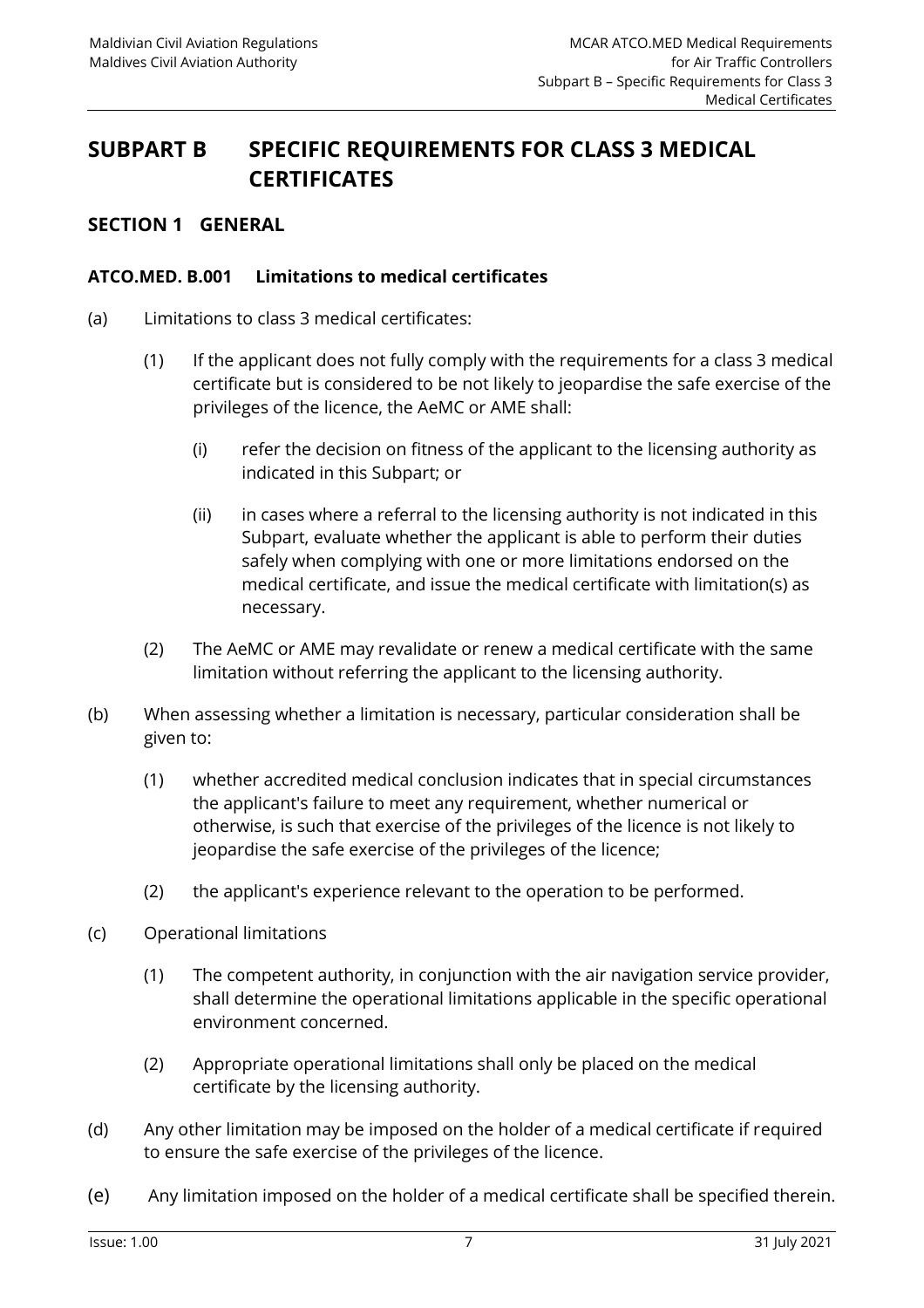## <span id="page-13-1"></span><span id="page-13-0"></span>**SECTION 2 MEDICAL REQUIREMENTS FOR CLASS 3 MEDICAL CERTIFICATES**

#### **ATCO.MED. B.005 General**

Applicants shall be free from any of the following that would entail a degree of functional incapacity which is likely to interfere with the safe performance of duties or could render the applicant likely to become suddenly unable to exercise the privileges of the licence safely:

- (1) abnormality, congenital or acquired;
- (2) active, latent, acute or chronic disease or disability;
- (3) wound, injury or sequelae from operation;
- (4) effect or side effect of any prescribed or non-prescribed therapeutic, diagnostic or preventive medication taken.

#### <span id="page-13-2"></span>**ATCO.MED. B.010 Cardiovascular system**

- (a) Examination:
	- (1) A standard 12-lead resting electrocardiogram (ECG) and report shall be completed at the examination for the initial issue of a medical certificate and then:
		- (i) every 4 years until the age of 30;
		- (ii) at all revalidation or renewal examinations thereafter; and
		- (iii) when clinically indicated.
	- (2) An extended cardiovascular assessment shall be completed:
		- (i) at the first revalidation or renewal examination after the age of 65;
		- (ii) every 4 years thereafter; and
		- (iii) when clinically indicated.
	- (3) Estimation of serum lipids, including cholesterol, shall be required at the examination for the initial issue of a medical certificate, at the first examination after having reached the age of 40, and when clinically indicated.
- (b) Cardiovascular system General:
	- (1) Applicants with any of the following conditions shall be assessed as unfit:
		- (i) aneurysm of the thoracic or supra-renal abdominal aorta before surgery;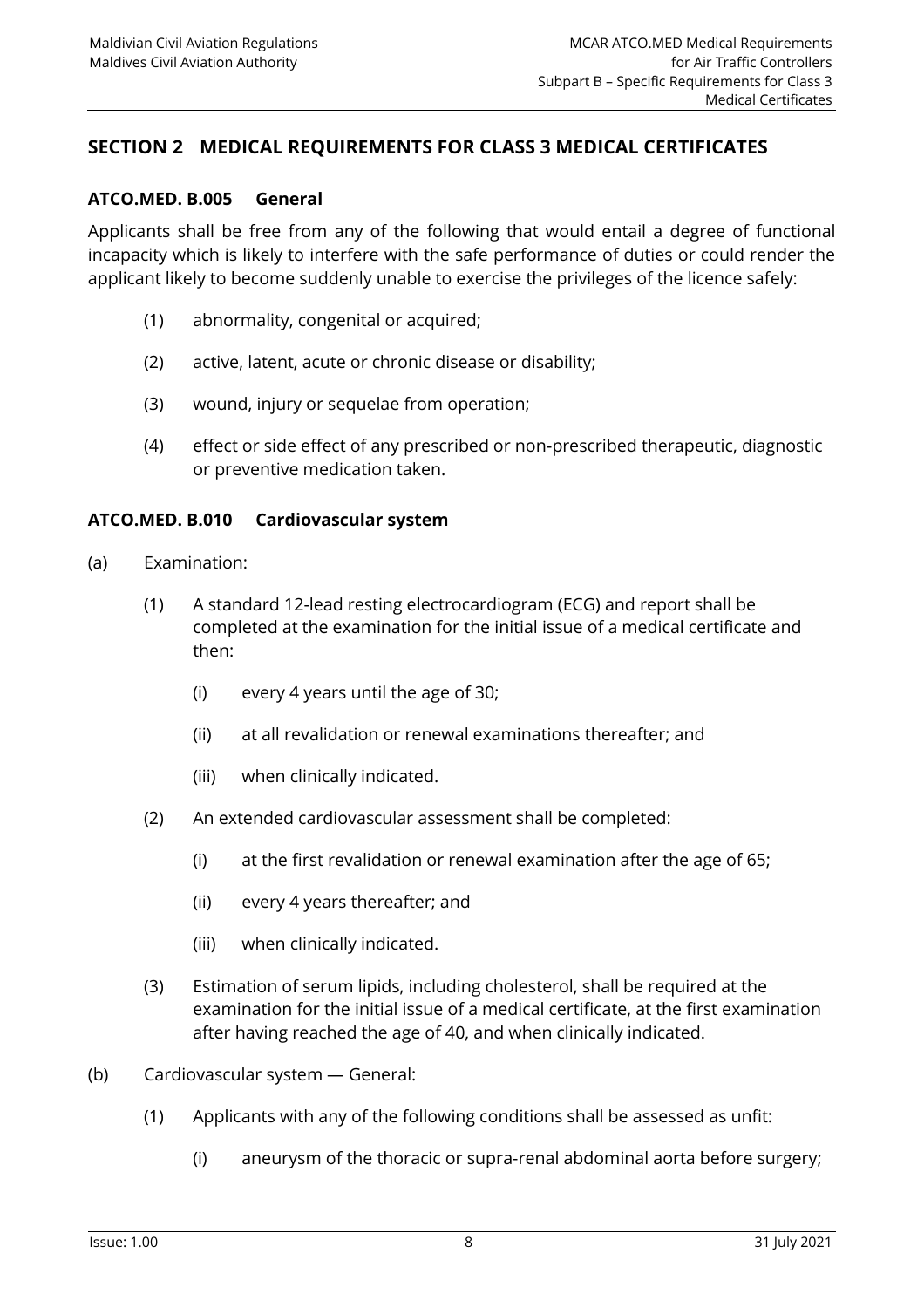- (ii) significant functional or symptomatic abnormality of any of the heart valves;
- (iii) heart or heart/lung transplantation.
- (2) Applicants with an established history or diagnosis of any of the following conditions shall be referred to the licensing authority before a fit assessment may be considered:
	- (i) peripheral arterial disease before or after surgery;
	- (ii) aneurysm of the thoracic or supra-renal abdominal aorta after surgery;
	- (iii) aneurysm of the infra-renal abdominal aorta before or after surgery;
	- (iv) functionally insignificant cardiac valvular abnormalities;
	- (v) after cardiac valve surgery;
	- (vi) abnormality of the pericardium, myocardium or endocardium;
	- (vii) congenital abnormality of the heart, before or after corrective surgery;
	- (viii) recurrent vasovagal syncope;
	- (ix) arterial or venous thrombosis;
	- (x) pulmonary embolism;
	- (xi) cardiovascular condition requiring systemic anticoagulant therapy.
- (c) Blood pressure;
	- (1) Blood pressure shall be recorded at each examination.
	- (2) The applicant's blood pressure shall be within normal limits.
	- (3) Applicants shall be assessed as unfit when:
		- (i) they have symptomatic hypotension; or
		- (ii) when their blood pressure at examination consistently exceeds 160 mmHg systolic and/or 95 mmHg diastolic, with or without treatment.
	- (4) The initiation of medication for the control of blood pressure shall require a period of temporary unfit assessment to establish the absence of significant side effects.
- (d) Coronary artery disease:
	- (1) Applicants with any of the following conditions shall be assessed as unfit: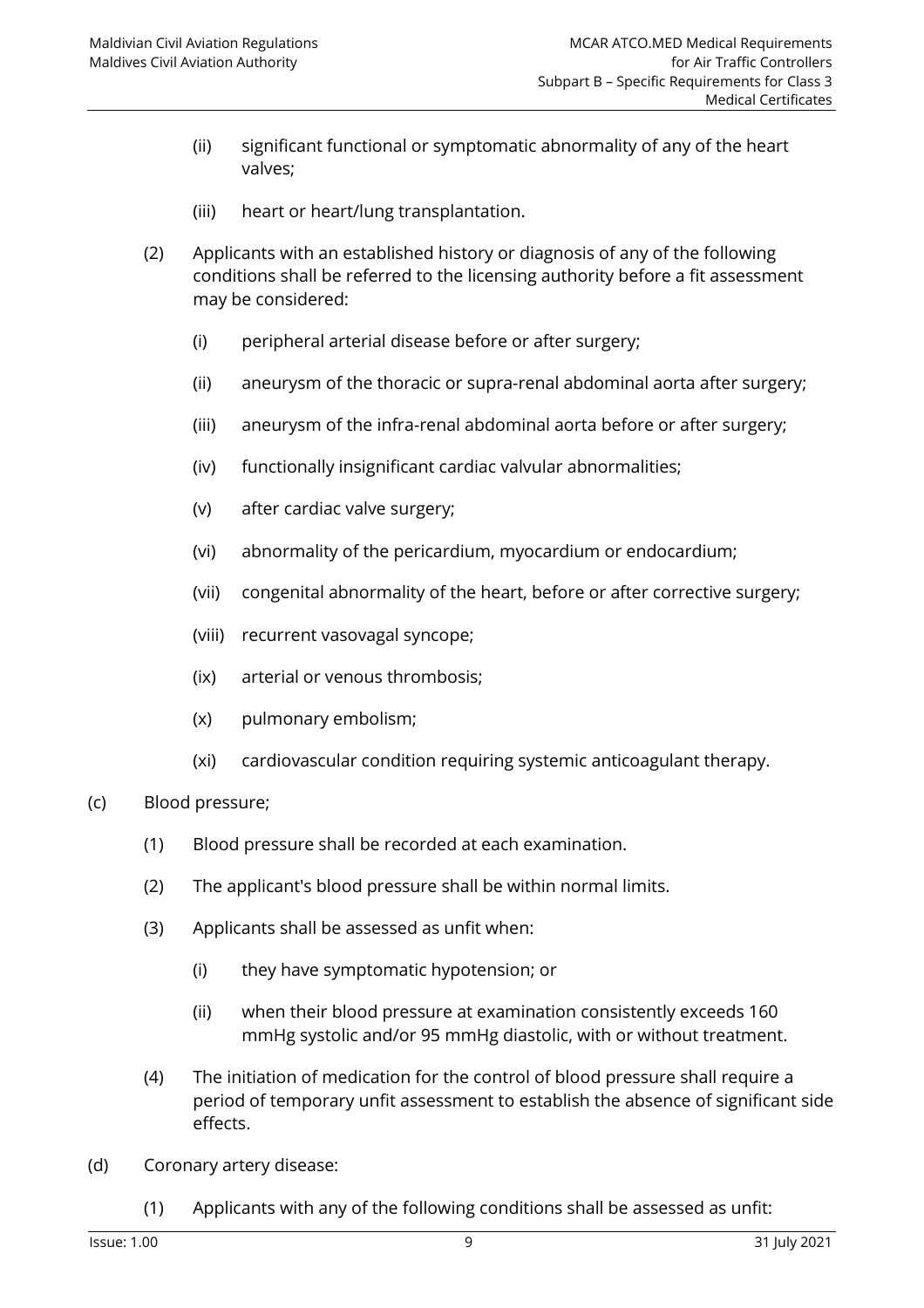- (i) symptomatic coronary artery disease;
- (ii) symptoms of coronary artery disease controlled by medication.
- (2) Applicants with any of the following conditions shall be referred to the licensing authority and undergo cardiological evaluation to exclude myocardial ischaemia before a fit assessment may be considered:
	- (i) suspected myocardial ischaemia;
	- (ii) asymptomatic minor coronary artery disease requiring no anti-anginal treatment.
- (3) Applicants with a history or diagnosis of any of the following conditions shall be referred to the licensing authority and undergo a cardiological evaluation before a fit assessment may be considered:
	- (i) myocardial ischaemia;
	- (ii) myocardial infarction;
	- (iii) revascularisation and stenting for coronary artery disease.
- (e) Rhythm/Conduction disturbances:
	- (1) Applicants for a class 3 medical certificate with any significant disturbance of cardiac conduction or rhythm, intermittent or established shall be referred to the licensing authority and undergo cardiological evaluation with satisfactory results before a fit assessment may be considered. These disturbances shall include any of the following:
		- (i) disturbance of supraventricular rhythm, including intermittent or established sinoatrial dysfunction, atrial fibrillation and/or flutter and asymptomatic sinus pauses;
		- (ii) complete left bundle branch block;
		- (iii) Mobitz type 2 atrioventricular block;
		- (iv) broad and/or narrow complex tachycardia;
		- (v) ventricular pre-excitation;
		- (vi) asymptomatic QT prolongation;
		- (vii) Brugada pattern on electrocardiography.
	- (2) Applicants with any of the conditions listed in points (i) to (viii) may be assessed as fit in the absence of any other abnormality and subject to satisfactory cardiological evaluation: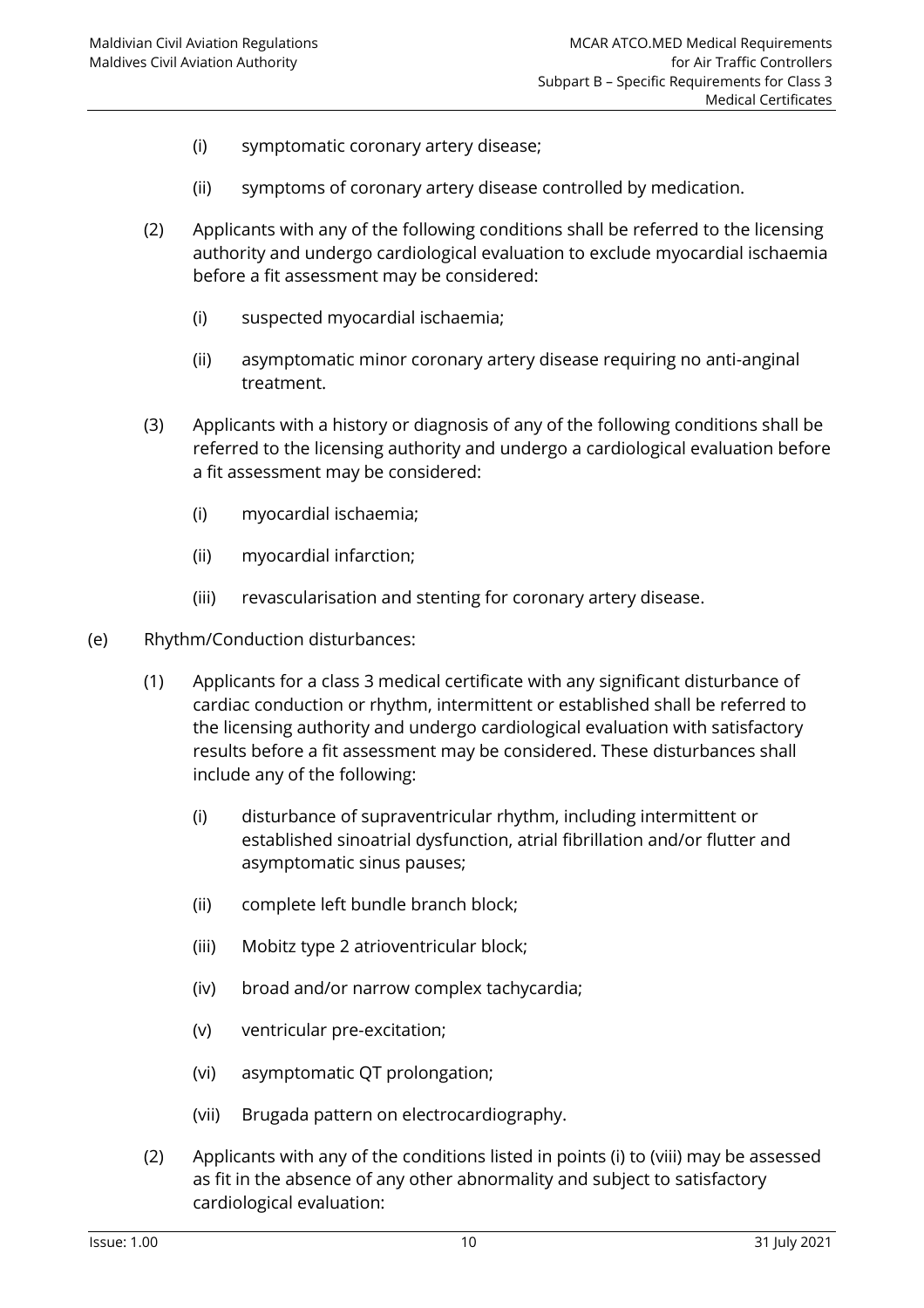- (i) incomplete bundle branch block;
- (ii) complete right bundle branch block;
- (iii) stable left axis deviation;
- (iv) asymptomatic sinus bradycardia;
- (v) asymptomatic sinus tachycardia;
- (vi) asymptomatic isolated uniform supra-ventricular or ventricular ectopic complexes;
- (vii) first degree atrioventricular block;
- (viii) Mobitz type 1 atrioventricular block.
- (3) Applicants with a history of any of the following conditions shall be referred to the licensing authority and undergo cardiological evaluation with satisfactory results before a fit assessment may be considered:
	- (i) ablation therapy;
	- (ii) pacemaker implantation.
- (4) Applicants with any of the following conditions shall be assessed as unfit:
	- (i) symptomatic sinoatrial disease;
	- (ii) complete atrioventricular block;
	- (iii) symptomatic QT prolongation;
	- (iv) an automatic implantable defibrillating system;
	- (v) a ventricular anti-tachycardia pacemaker.

#### <span id="page-16-0"></span>**ATCO.MED. B.015 Respiratory system**

- (a) Applicants with significant impairment of pulmonary function shall be referred to the licensing authority for the aero-medical assessment. A fit assessment may be considered once pulmonary function has recovered and is satisfactory.
- (b) Examination: Pulmonary function tests are required at the initial examination and on clinical indication.
- (c) Applicants with a history or established diagnosis of asthma requiring medication shall undergo a satisfactory respiratory evaluation. A fit assessment may be considered if the applicant is asymptomatic and treatment does not affect safety.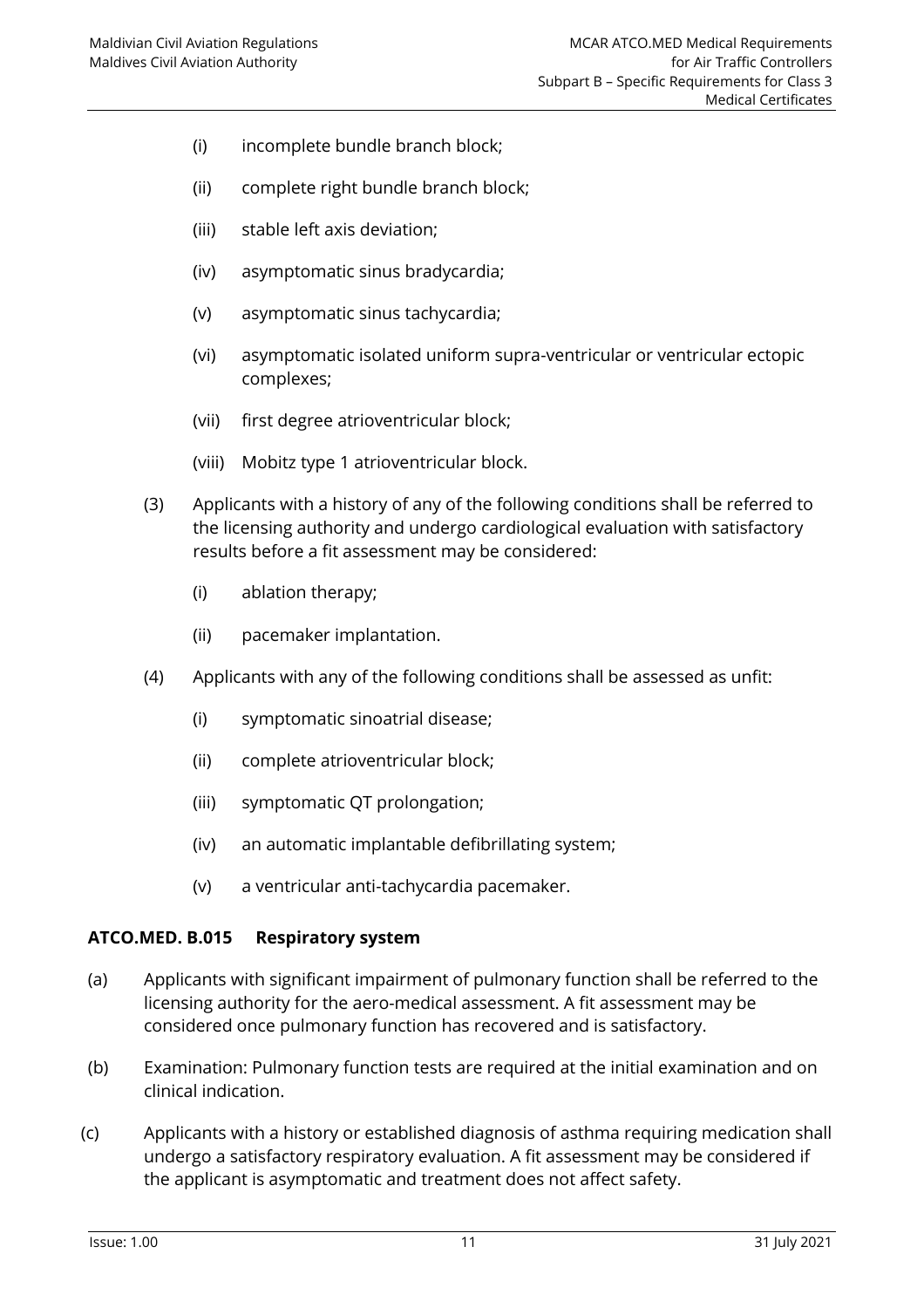- (d) Applicants with a history or established diagnosis in any of the following shall be referred to the licensing authority and undergo respiratory evaluation with a satisfactory result before a fit assessment may be considered:
	- (1) active inflammatory disease of the respiratory system;
	- (2) active sarcoidosis;
	- (3) pneumothorax;
	- (4) sleep apnoea syndrome;
	- (5) major thoracic surgery;
	- (6) chronic obstructive pulmonary disease;
	- (7) lung transplantation.

## <span id="page-17-0"></span>**ATCO.MED. B.020 Digestive system**

- (a) Applicants with any sequelae of disease or surgical intervention in any part of the digestive tract or its adnexa likely to cause incapacitation, in particular any obstruction due to stricture or compression, shall be assessed as unfit.
- (b) Applicants shall be free from herniae that might give rise to incapacitating symptoms.
- (c) Applicants with disorders of the gastrointestinal system, including those in points (1) to (5) may be assessed as fit subject to a satisfactory gastroenterological evaluation after successful treatment or full recovery after surgery:
	- (1) recurrent dyspeptic disorder requiring medication;
	- (2) pancreatitis;
	- (3) symptomatic gallstones;
	- (4) an established diagnosis or history of chronic inflammatory bowel disease;
	- (5) after surgical operation on the digestive tract or its adnexa, including surgery involving total or partial excision or a diversion of any of these organs.

## <span id="page-17-1"></span>**ATCO.MED. B.025 Metabolic and endocrine systems**

- (a) Applicants with metabolic, nutritional or endocrine dysfunction may be assessed as fit subject to demonstrated stability of the condition and satisfactory aero-medical evaluation.
- (b) Diabetes mellitus: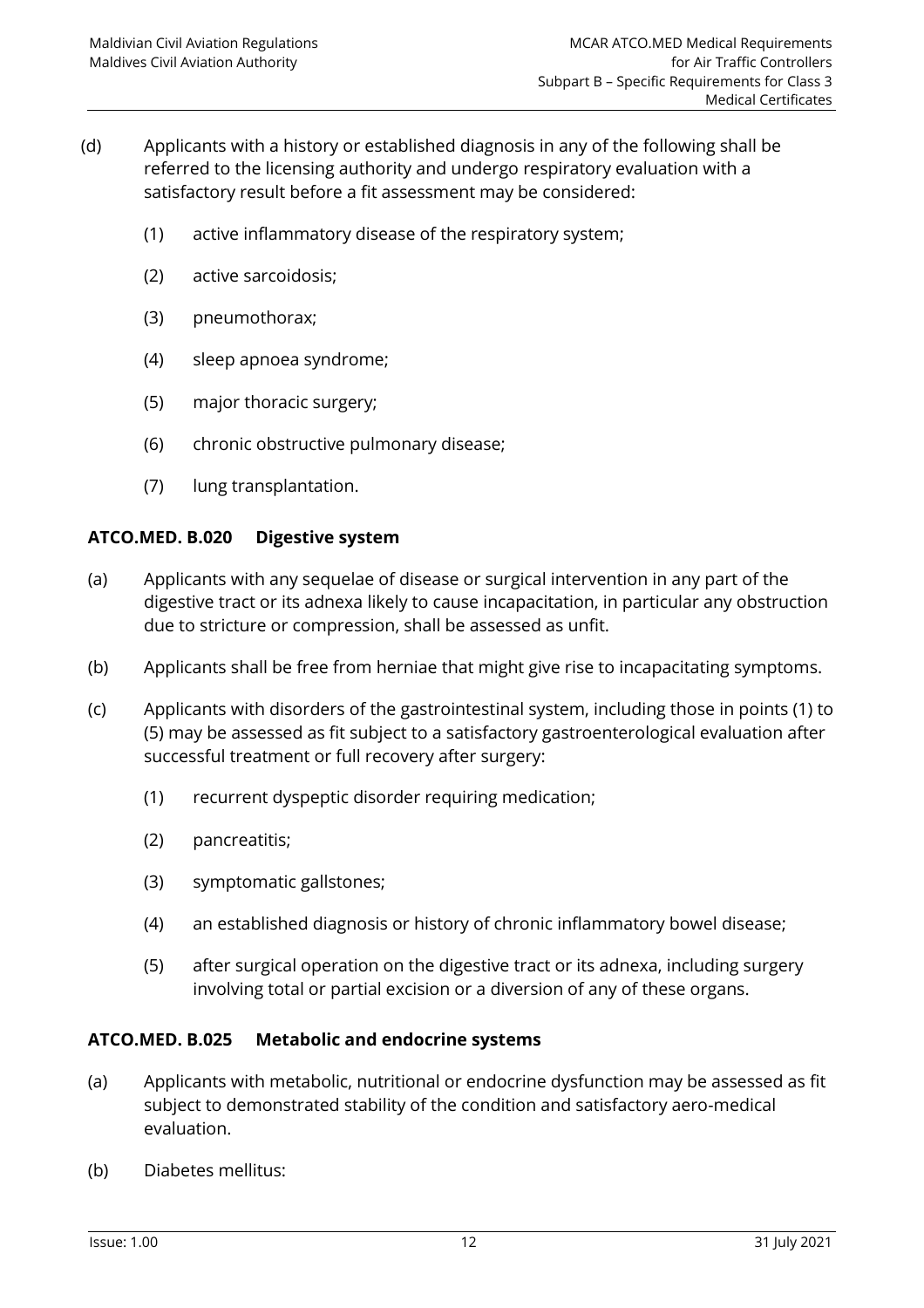- (1) Applicants with diabetes mellitus requiring insulin shall be assessed as unfit.
- (2) Applicants with diabetes mellitus requiring medication other than insulin for blood sugar control shall be referred to the licensing authority. A fit assessment may be considered if it can be demonstrated that blood sugar control has been achieved and is stable.

#### <span id="page-18-0"></span>**ATCO.MED. B.030 Haematology**

- (a) Blood testing, if any, shall be determined by the AME or AeMC taking into account the medical history and following the physical examination.
- (b) Applicants with a haematological condition, such as:
	- (1) coagulation, haemorrhagic or thrombotic disorder;
	- (2) chronic leukaemia;
	- (3) abnormal haemoglobin, including, but not limited to, anaemia, erythrocytosis or haemoglobinopathy;
	- (4) significant lymphatic enlargement;
	- (5) enlargement of the spleen;

shall be referred to the licensing authority. A fit assessment may be considered subject to satisfactory aero-medical evaluation.

<span id="page-18-1"></span>(c) Applicants suffering from acute leukaemia shall be assessed as unfit.

#### **ATCO.MED. B.035 Genitourinary system**

- (a) Urinalysis shall form part of every aero-medical examination. The urine shall contain no abnormal element considered to be of pathological significance.
- (b) Applicants with any sequelae of disease or surgical procedures on the genitourinary system or its adnexa likely to cause incapacitation, in particular any obstruction due to stricture or compression, shall be assessed as unfit.
- (c) Applicants with a genitourinary disorder, such as:
	- (1) renal disease;
	- (2) one or more urinary calculi;

may be assessed as fit subject to satisfactory renal/urological evaluation.

(d) Applicants who have undergone: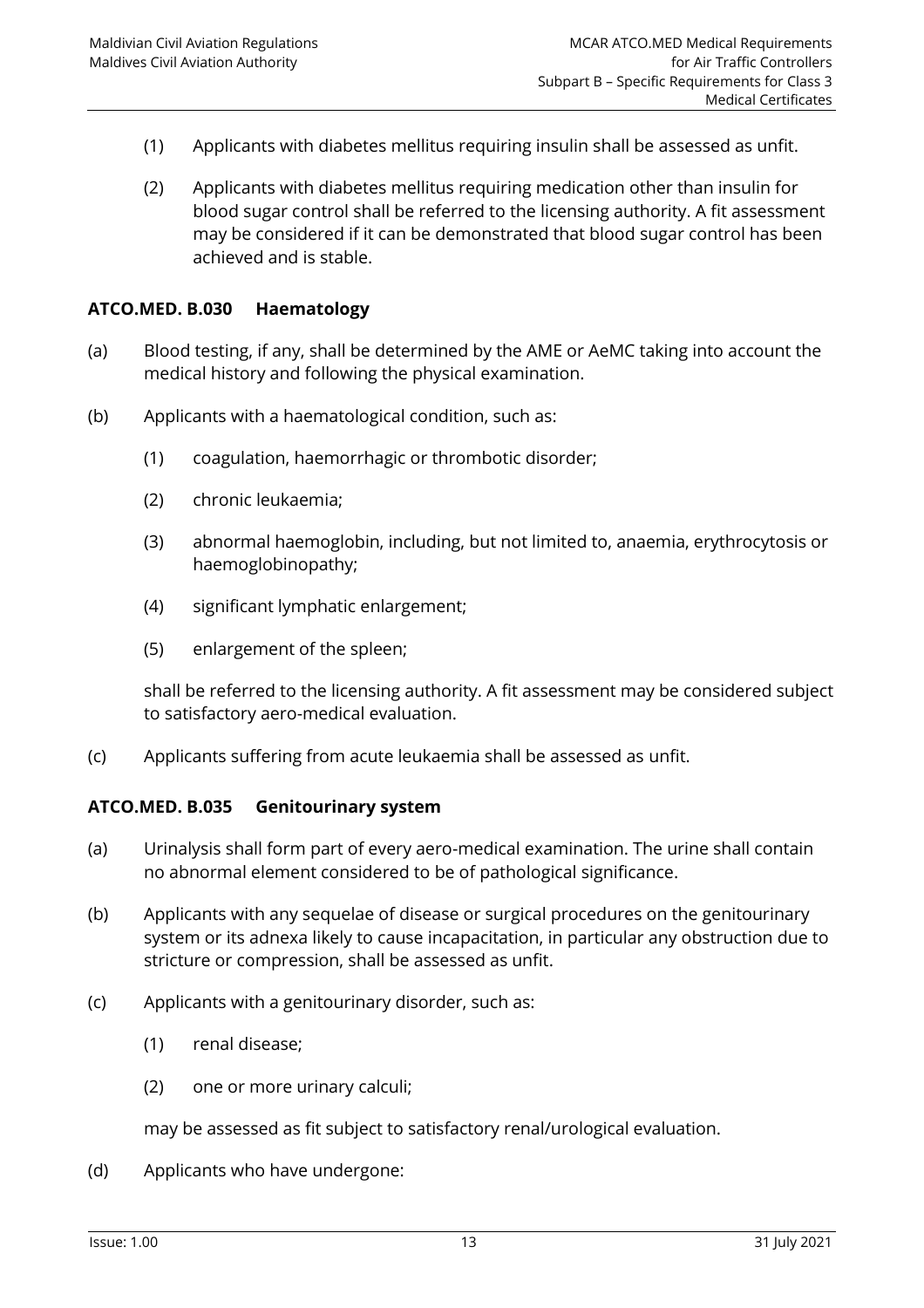- (1) a major surgical operation in the genitourinary system or its adnexa involving a total or partial excision or a diversion of its organs; or
- (2) major urological surgery;

shall be referred to the licensing authority for an aero-medical assessment after full recovery before a fit assessment may be considered.

## <span id="page-19-0"></span>**ATCO.MED. B.040 Infectious disease**

- (a) Applicants who are HIV positive shall be referred to the licensing authority and may be assessed as fit subject to satisfactory specialist evaluation and provided the licensing authority has sufficient evidence that the therapy does not compromise the safe exercise of the privileges of the licence.
- (b) Applicants diagnosed with or presenting symptoms of infectious disease such as:
	- (1) acute syphilis;
	- (2) active tuberculosis;
	- (3) infectious hepatitis;
	- (4) tropical diseases;

shall be referred to the licensing authority for an aero-medical assessment. A fit assessment may be considered after full recovery and specialist evaluation provided the licensing authority has sufficient evidence that the therapy does not compromise the safe exercise of the privileges of the licence.

## <span id="page-19-1"></span>**ATCO.MED. B.045 Obstetrics and gynaecology**

- (a) Applicants who have undergone a major gynaecological operation shall be assessed as unfit until full recovery.
- (b) Pregnancy: In the case of pregnancy, if the AeMC or AME considers that the licence holder is fit to exercise her privileges, he/ she shall limit the validity period of the medical certificate to the end of the 34th week of gestation. The licence holder shall undergo a revalidation aero-medical examination and assessment after full recovery following the end of the pregnancy.

#### <span id="page-19-2"></span>**ATCO.MED. B.050 Musculoskeletal system**

- (a) Applicants shall have satisfactory functional use of the musculoskeletal system to enable them to safely exercise the privileges of the licence.
- (b) Applicants with static or progressive musculoskeletal or rheumatologic conditions likely to interfere with the safe exercise of the licence privileges shall be referred to the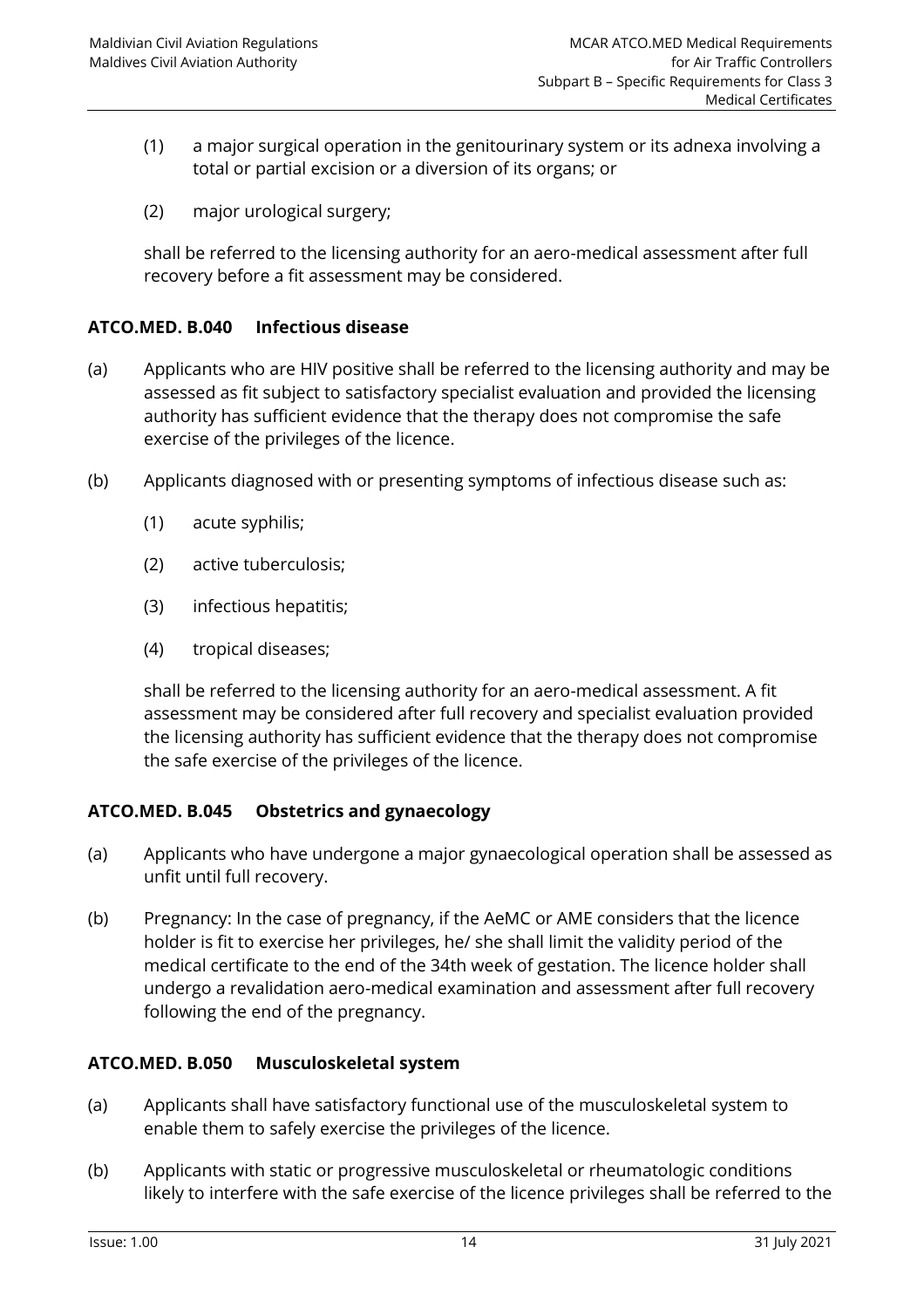licensing authority. A fit assessment may be considered after satisfactory specialist evaluation.

## <span id="page-20-0"></span>**ATCO.MED. B.055 Psychiatry**

- (a) Applicants with a mental or behavioural disorder due to alcohol or other use or misuse of psychoactive substances, including recreational substances with or without dependency, shall be assessed as unfit until after a period of documented sobriety or freedom from psychoactive substance use or misuse and subject to satisfactory psychiatric evaluation after successful treatment. Applicants shall be referred to the licensing authority.
- (b) Applicants with a psychiatric condition such as:
	- (1) mood disorder;
	- (2) neurotic disorder;
	- (3) personality disorder;
	- (4) mental or behavioural disorder;

shall undergo satisfactory psychiatric evaluation before a fit assessment may be considered. Applicants shall be referred to the licensing authority for the assessment of their medical fitness.

- (c) Applicants with a history of a single or repeated acts of deliberate self-harm shall be assessed as unfit. Applicants shall be referred to the licensing authority and shall undergo satisfactory psychiatric evaluation before a fit assessment may be considered.
- (d) Applicants with an established history or clinical diagnosis of schizophrenia, schizotypal, delusional disorder or mania shall be assessed as unfit.

#### <span id="page-20-1"></span>**ATCO.MED. B.060 Psychology**

- (a) Applicants who present with stress-related symptoms that are likely to interfere with their ability to exercise the privileges of the licence safely shall be referred to the licensing authority. A fit assessment may only be considered after a psychological and/or psychiatric evaluation has demonstrated that the applicant has recovered from stress-related symptoms.
- (b) A psychological evaluation may be required as part of, or complementary to, a specialist psychiatric or neurological examination.

## <span id="page-20-2"></span>**ATCO.MED. B.065 Neurology**

(a) Applicants with an established history or clinical diagnosis of the following shall be assessed as unfit: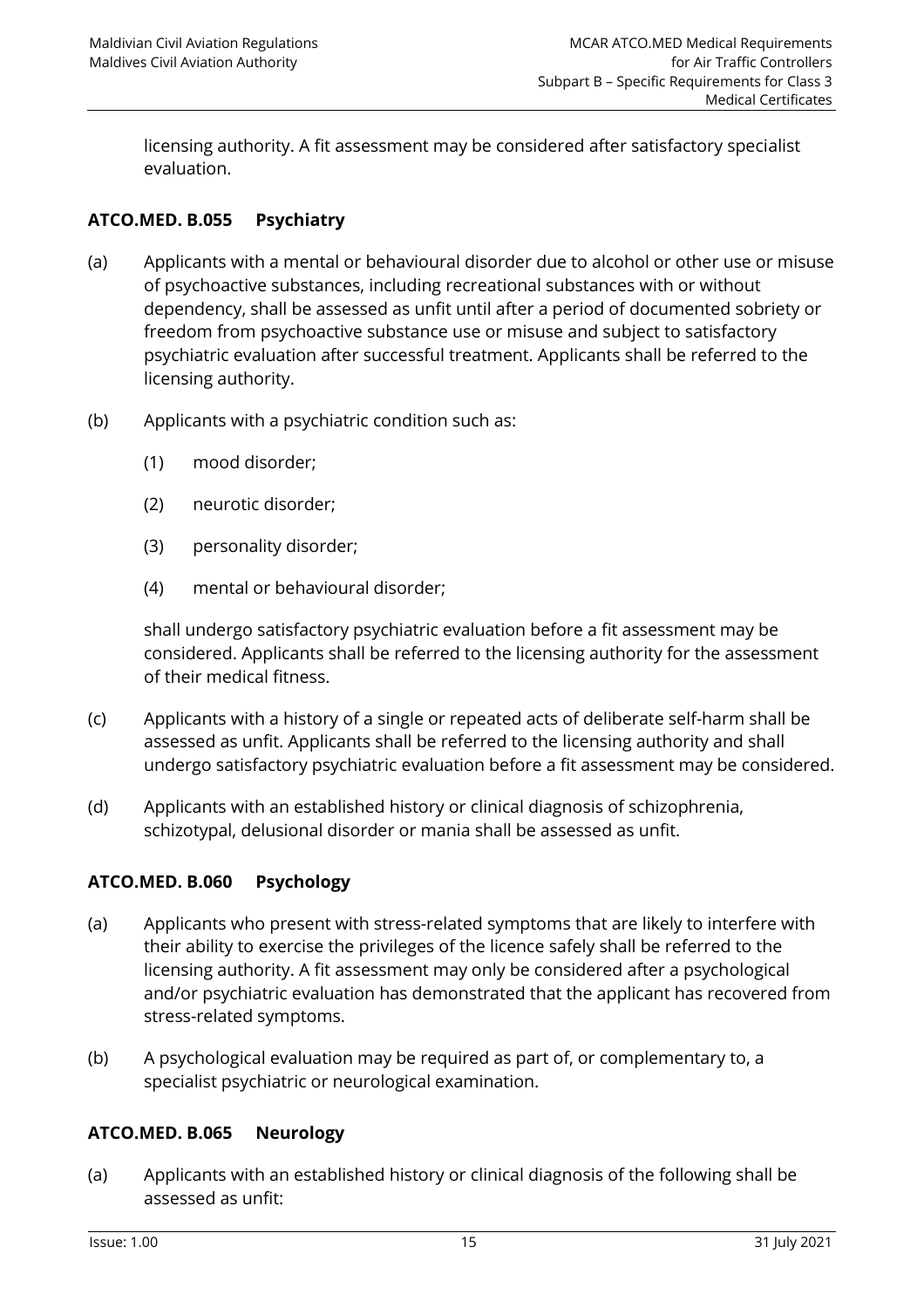- (1) epilepsy except in cases in point (b)(1) and (2);
- (2) recurring episodes of disturbance of consciousness of uncertain cause;
- (3) conditions with a high propensity for cerebral dysfunction.
- (b) Applicants with an established history or clinical diagnosis of the following conditions shall be referred to the licensing authority and undergo further evaluation before a fit assessment may be considered:
	- (1) epilepsy without recurrence after the age of 5;
	- (2) epilepsy without recurrence and off all treatment for more than 10 years;
	- (3) epileptiform EEG abnormalities and focal slow waves;
	- (4) progressive or non-progressive disease of the nervous system;
	- (5) a single episode of disturbances or loss of consciousness;
	- (6) brain injury;
	- (7) spinal or peripheral nerve injury;
	- (8) disorders of the nervous system due to vascular deficiencies including haemorrhagic and ischaemic events.

#### <span id="page-21-0"></span>**ATCO.MED. B.070 Visual system**

- (a) Examination:
	- (1) A comprehensive eye examination shall form part of the initial examination and be undertaken periodically depending on the refraction and the functional performance of the eye.
	- (2) A routine eye examination shall form part of all revalidation and renewal examinations.
	- (3) Applicants shall undergo tonometry at the first revalidation examination after the age of 40, on clinical indication and if indicated considering the family history.
	- (4) Applicants shall supply the AeMC or AME with an ophthalmic examination report in cases where: (i) the functional performance shows significant changes; (ii) the distant visual standards can only be reached with corrective lenses.
	- (5) Applicants with a high refractive error shall be referred to the licensing authority.
- (b) Distant visual acuity, with or without optimal correction, shall be 6/9 (0.7) or better in each eye separately, and visual acuity with both eyes shall be 6/6 (1.0) or better.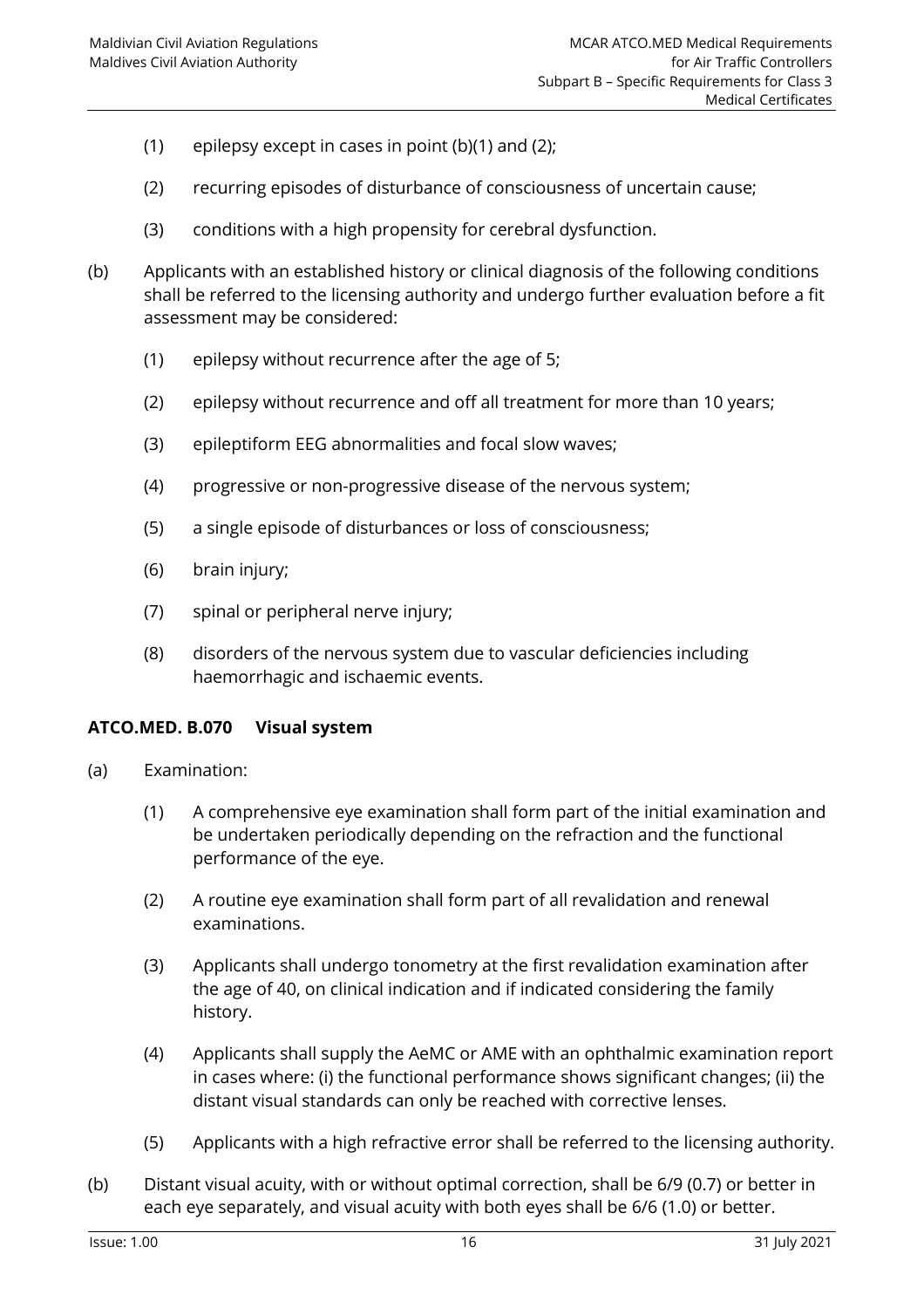- (c) Initial applicants having monocular or functional monocular vision, including eye muscle balance problems, shall be assessed as unfit. At revalidation or renewal examinations the applicant may be assessed as fit provided that an ophthalmological examination is satisfactory. The applicant shall be referred to the licensing authority.
- (d) Initial applicants with acquired substandard vision in one eye shall be assessed as unfit. At revalidation or renewal examinations the applicant shall be referred to the licensing authority and may be assessed as fit provided that an ophthalmological examination is satisfactory.
- (e) Applicants shall be able to read an N5 chart or equivalent at 30 50 cm and an N14 chart or equivalent at 60 – 100 cm distance, if necessary with the aid of correction.
- (f) Applicants shall have normal fields of vision and normal binocular function.
- (g) Applicants who have undergone eye surgery shall be assessed as unfit until full recovery of the visual function. A fit assessment may be considered by the licensing authority subject to satisfactory ophthalmic evaluation.
- (h) Applicants with a clinical diagnosis of keratoconus shall be referred to the licensing authority and may be assessed as fit subject to a satisfactory examination by an ophthalmologist.
- (i) Applicants with diplopia shall be assessed as unfit.
- (j) Spectacles and contact lenses;
	- (1) If satisfactory visual function for the rated duties is achieved only with the use of correction, the spectacles or contact lenses must provide optimal visual function, be well tolerated, and suitable for air traffic control purposes.
	- (2) No more than one pair of spectacles, when worn during the exercise of licensed privileges, shall be used to meet the visual requirements at all distances.
	- (3) A spare set of similarly correcting spectacles shall be readily available when exercising the privileges of the licence(s).
	- (4) Contact lenses, when are worn during the exercise of licensed privileges, shall be mono-focal, non-tinted and not orthokeratological. Monovision contact lenses shall not be used.
	- (5) Applicants with a large refractive error shall use contact lenses or high index spectacle lenses.

## <span id="page-22-0"></span>**ATCO.MED. B.075 Colour vision**

Applicants shall be normal trichromates.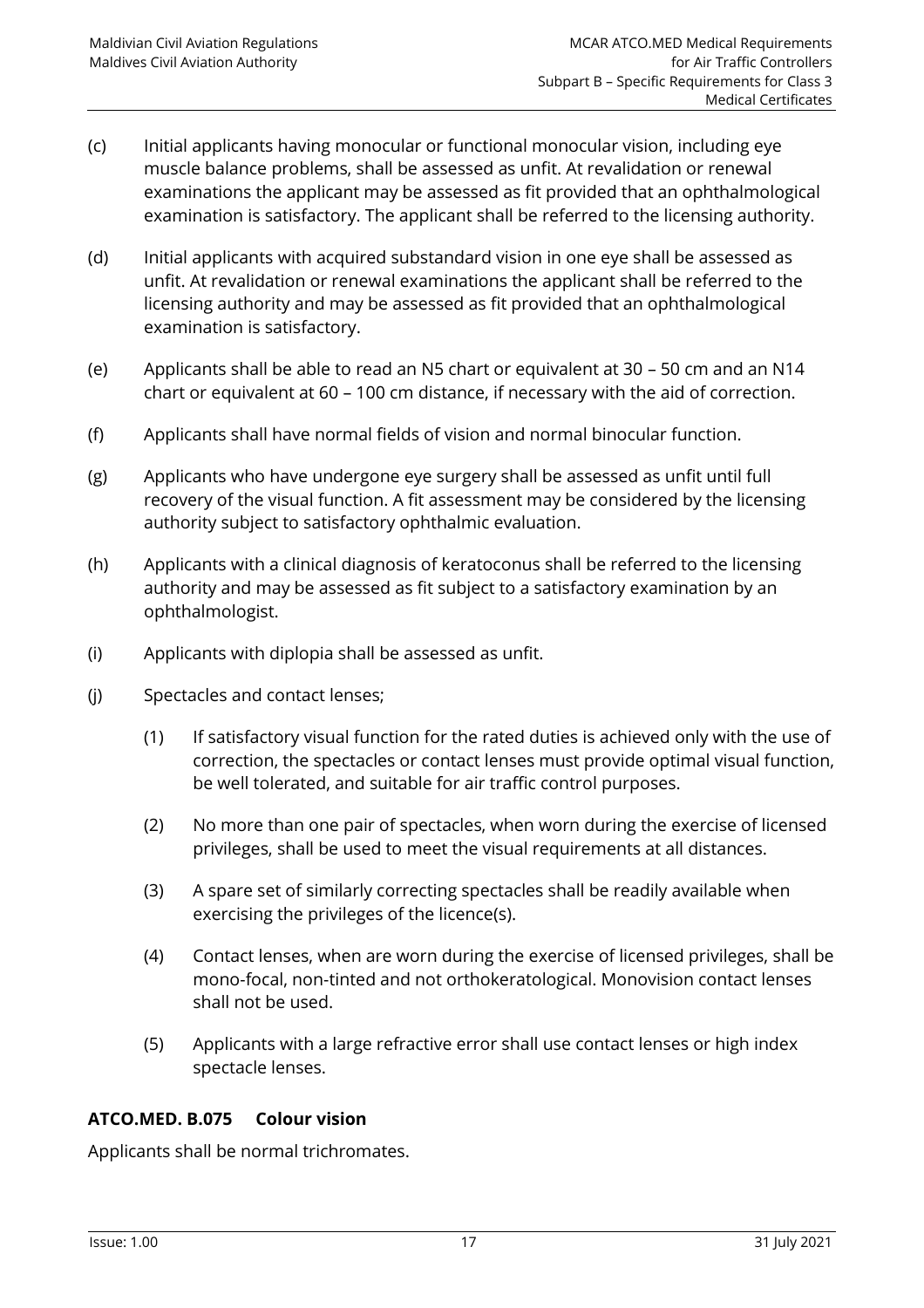## <span id="page-23-0"></span>**ATCO.MED. B.080 Otorhinolaryngology**

- (a) Examination:
	- (1) A routine otorhinolaryngological examination shall form part of all initial, revalidation and renewal examinations.
	- (2) Hearing shall be tested at all examinations. The applicant shall understand correctly conversational speech when tested with each ear at a distance of 2 metres from and with his/her back turned towards the AME.
	- (3) Hearing shall be tested with pure tone audiometry at the initial examination and at subsequent revalidation or renewal examinations every 4 years until the age of 40 and every 2 years thereafter.
	- (4) Pure-tone audiometry:
		- (i) Applicants for a class 3 medical certificate shall not have a hearing loss of more than 35 dB at any of the frequencies 500, 1 000 or 2 000 Hz, or more than 50 dB at 3 000 Hz, in either ear separately.
		- (ii) Applicants who do not meet the hearing criteria above shall be referred to the licensing authority and undergo a specialist assessment before a fit assessment may be considered. Initial applicants shall undergo a speech discrimination test. Applicants for a revalidation or renewal of a class 3 medical certificate shall undergo a functional hearing test in the operational environment.
	- (5) Hearing aids:
		- (i) Initial examination: the need of hearing aids to comply with the hearing requirements entails unfitness.
		- (ii) Revalidation and renewal examinations: a fit assessment may be considered if the use of hearing aid(s) or of an appropriate prosthetic aid improves the hearing to achieve a normal standard as assessed by fully functional testing in the operational environment.
		- (iii) If a prosthetic aid is needed to achieve the normal hearing standard, a spare set of the equipment and accessories, such as batteries, shall be available when exercising the privileges of the licence.
- (b) Applicants with:
	- (1) an active chronic pathological process of the internal or middle ear;
	- (2) unhealed perforation or dysfunction of the tympanic membrane(s);
	- (3) disturbance of vestibular function;